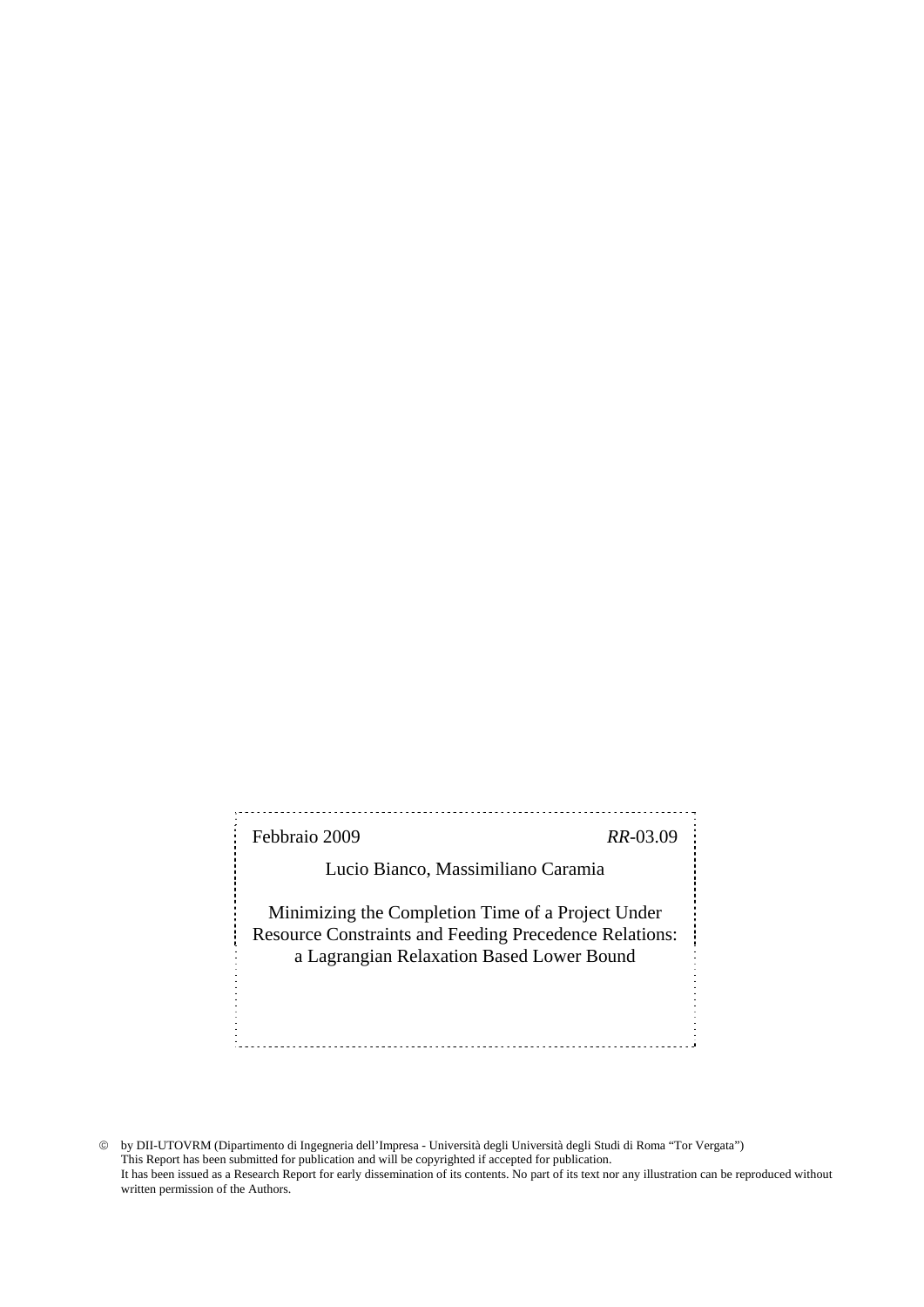# Minimizing the Completion Time of a Project Under Resource Constraints and Feeding Precedence Relations: a Lagrangian Relaxation Based Lower Bound

Lucio Bianco <sup>∗</sup> Massimiliano Caramia †

#### Abstract

In this paper we study an extension of the classical Resource-Constrained Project Scheduling Problem (RCPSP) with minimum makespan objective by introducing a further type of precedence constraints denoted as "Feeding Precedences" (FP). This kind of problem happens in that production planning environment, like make-to-order manufacturing, when the effort associated with the execution of an activity is not univocally related to its duration percentage and the traditional finish-to-start precedence constraints or the generalized precedence relations cannot completely represent the overlapping among activities. In this context we need to introduce in the RCPSP the FP constraints. For this problem we propose a new mathematical formulation and define a lower bound based on a resource constraints Lagrangian relaxation. A computational experimentation on randomly generated instances of sizes of up to 100 activities show a better performance of this lower bound with respect to others. Moreover, for the optimally solved instances, its value is very close to the optimal one.

Keywords: Feeding precedences, Generalized precedence relations, Lagrangian relaxation, Makespan, Production planning.

# 1 Introduction

Production planning is a relevant problem in industrial processes. It consists in defining the quantities to produce for each product and the times at which production processes associated to each product have to start. In doing this, the production planner has to take

<sup>∗</sup>Dipartimento di Ingegneria dell'Impresa, Universit`a di Roma "Tor Vergata", Via del Politecnico, 1 - 00133 Roma, Italy. e-mail: bianco@disp.uniroma2.it

<sup>&</sup>lt;sup>†</sup>Dipartimento di Ingegneria dell'Impresa, Università di Roma "Tor Vergata", Via del Politecnico, 1 -00133 Roma, Italy. e-mail: caramia@disp.uniroma2.it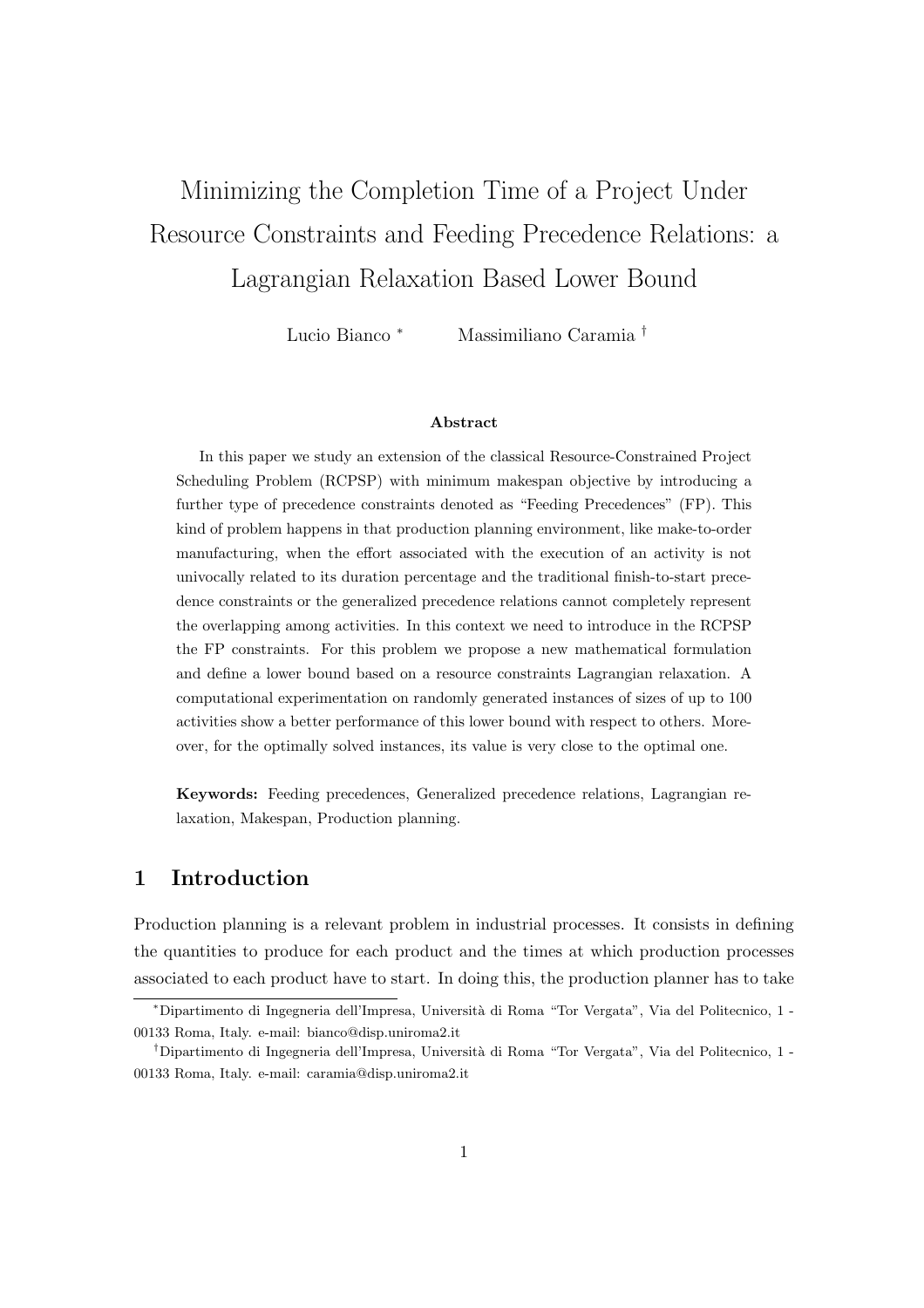into account constraints related to the resource availability, the demand satisfaction, and the temporal relations among activities.

Temporal constraints are used to regulate e.g. separations between the starting/finishing time of a certain activity (process) and the starting/finishing time of a successor activity (process). An easy situation is that offered by the Finish-to-Start relations with zero time lag, i.e., those constraints in which it suffices to constraint the starting time of an activity to be greater than or equal to the finishing time of an immediate predecessor activity. More complex situations are those in which the decision maker has to model systems in which overlapping among processes is allowed (construction industry). These latter situations ask for the more complex Generalized Precedence Relationships (GPRs), see, e.g., Elmaghraby and Kamburoski (1992), Bartush et al. (1988), De Reyck (1998), and Bianco and Caramia (2007).

GPRs allow one to model minimum and maximum time-lags between a pair of activities (see, e.g., Demeulemeester and Herroelen, 2002, Dorndorf, 2002, and Neumann et al., 2002). A time lag is an amount of time that must elapse at least (minimum time-lag) or at most (maximum time-lag) between the starting/finishing time of an activity and the starting/finishing time of another activity. For the sake of completeness, we recall that four types of GPRs can be distinguished: Start-to-Start  $(SS)$ , Start-to-Finish  $(SF)$ , Finish-to-Start  $(FS)$  and Finish-to-Finish  $(FF)$ .

A minimum time-lag  $(SS_{ij}^{min}(\delta), SF_{ij}^{min}(\delta), FS_{ij}^{min}(\delta), FF_{ij}^{min}(\delta))$  specifies that activity j can start (finish) only if its predecessor i has started (finished) at least  $\delta$  time units before.

Analogously, a maximum time-lag  $(SS_{ij}^{\max}(\delta), SF_{ij}^{\max}(\delta), FS_{ij}^{\max}(\delta), FF_{ij}^{\max}(\delta))$  imposes that activity j should be started (finished) at most  $\delta$  time slots beyond the starting (finishing) time of activity  $i$ .

In order to better understand GPRs we report some examples. If, for instance, a company must place a pipe (activity  $j$ ) in a given region, it is necessary to prepare the ground (activity i) in advance. This situation can be represented by a constraint  $SS_{ij}^{\min}(\delta)$ , since the start of activity j must be  $\delta$  units of time forward the starting time of activity i. In another project, if a company must supply a client with a certain number of products which must be also assembled within 100 days, this relationship can be modelled as  $SF_{ij}^{\text{max}}(100)$ , which says that the assembly process (activity  $j$ ) must finish at most 100 days after the starting time of the delivery (activity i) of the products.

However, sometimes also GPRs are not in charge to fully describe the planning problem under consideration. This happens for production planning in make-to-order manufacturing companies which commonly requires the so-called project-oriented approach. In this approach a project consists of tasks, each one representing a manufacturing process, that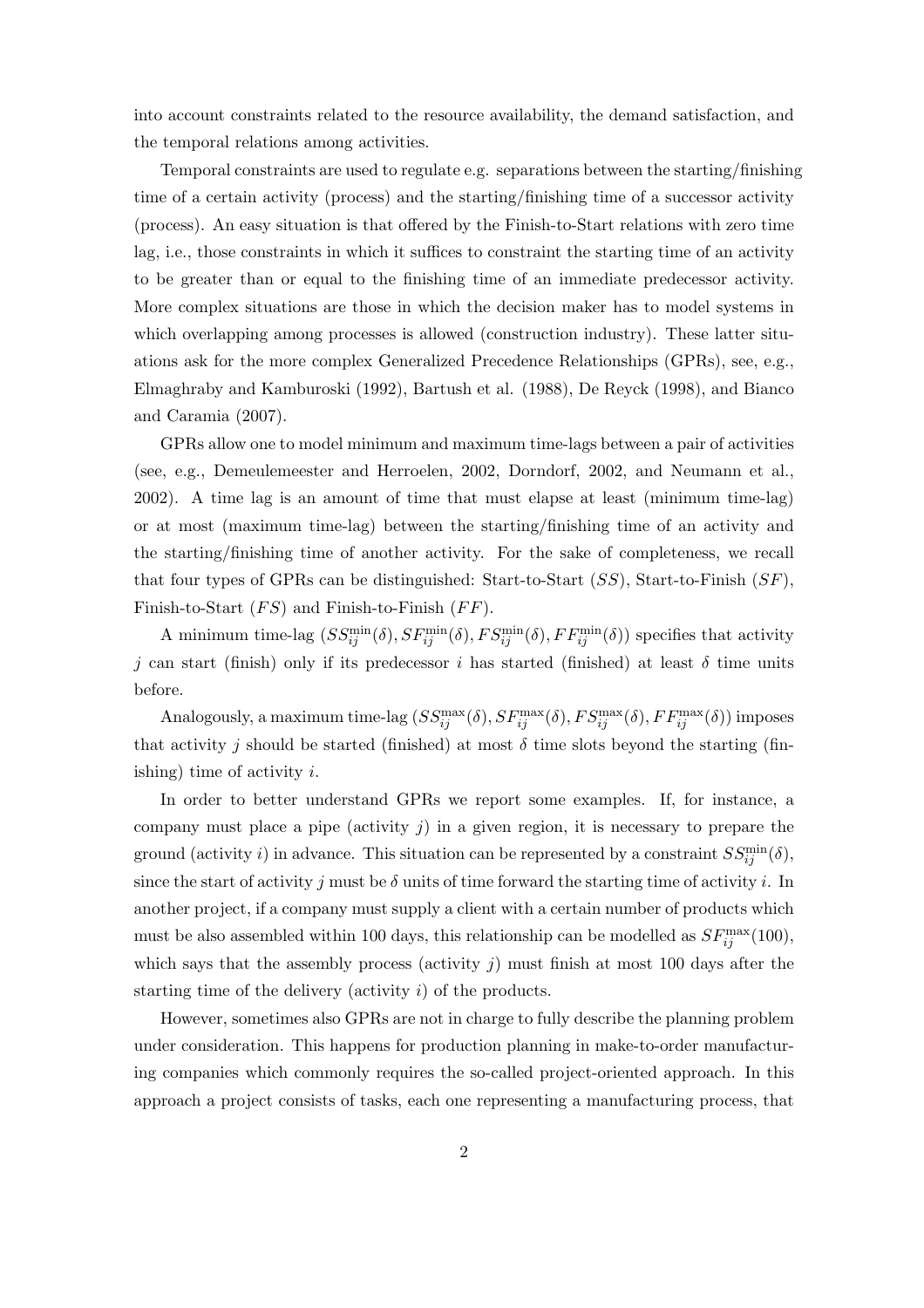is an aggregate activity. Due to the physical characteristics of these processes the effort associated with a certain activity for its execution can vary over time. An example is that of the human resources that can be shared among different simultaneous activities in proportion variable over time. In this case the amount of work per time unit devoted to each activity, so as its duration, are not univocally defined.

This kind of problems is in general modelled by means of the so called Variable Intensity formulation, that is a variant of the Resource Constrained Project Scheduling Problem (see, e.g., Kis, 2006). In this formulation a variable intensity is introduced for each activity to define the effort spent to process the activity in each time period. In the context defined before the actual production is such that an activity usually starts at low intensity and then gradually increases to a maximum. The resources needed to complete an activity are consumed proportionally to the varying of intensity.

It follows that the durations of activities cannot be taken into play, generalized precedence relations cannot be used any longer, and we need to introduce the so called "feeding precedences" (see, e.g., Kis et al. 2004, Kis, 2005, 2006, and Alfieri et al., 2008). Feeding precedences are of four types:

• Start-to-%Completed between two activities  $(i, j)$ . This constraints imposes that the processed percentage of activity j successor of activity i can be grater than  $0 \le g_{ij} \le 1$  only if the execution of i has already started (see Figure 1).



Figure 1: Example of a Start-to-%Completed constraint between activities i and j.

• *%Completed-to-Start between two activities*  $(i, j)$ . This constraints is used to impose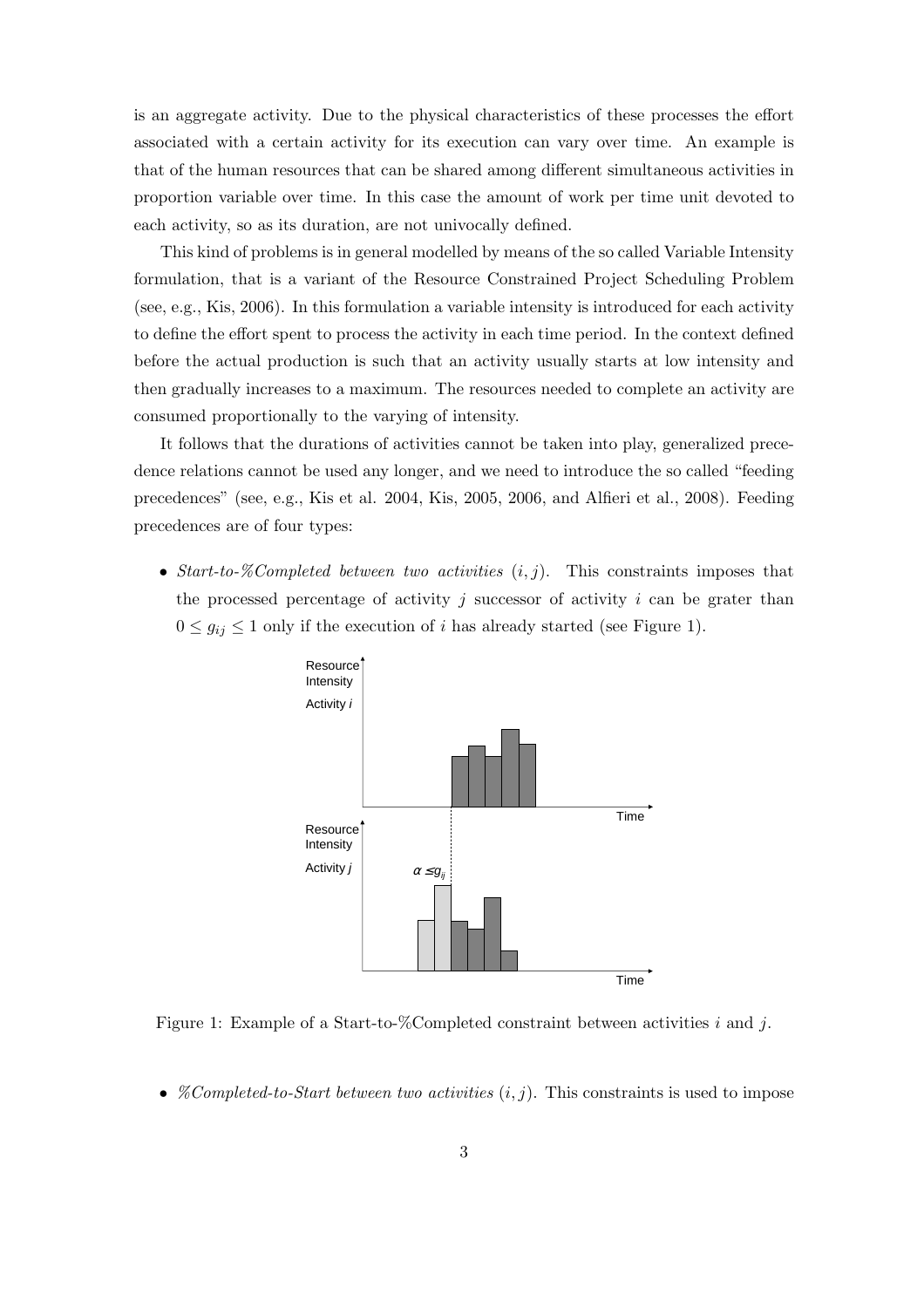that activity j successor of activity  $i$  can be executed only if  $i$  has been processed for at least a fractional amount  $0 \le q_{ij} \le 1$  (see Figure 2).



Figure 2: Example of a %Completed-to-Start constraint between activities i and j.

• Finish-to-%Completed constraints between two activities  $(i, j)$ . This constraint imposes that the processed fraction of activity  $j$  successor of activity  $i$  can be greater than  $0 \le g_{ij} \le 1$  only if the execution of *i* has been completed (see Figure 3).



Figure 3: Example of a Finish-to-%Completed constraint between activities  $i$  and  $j$ .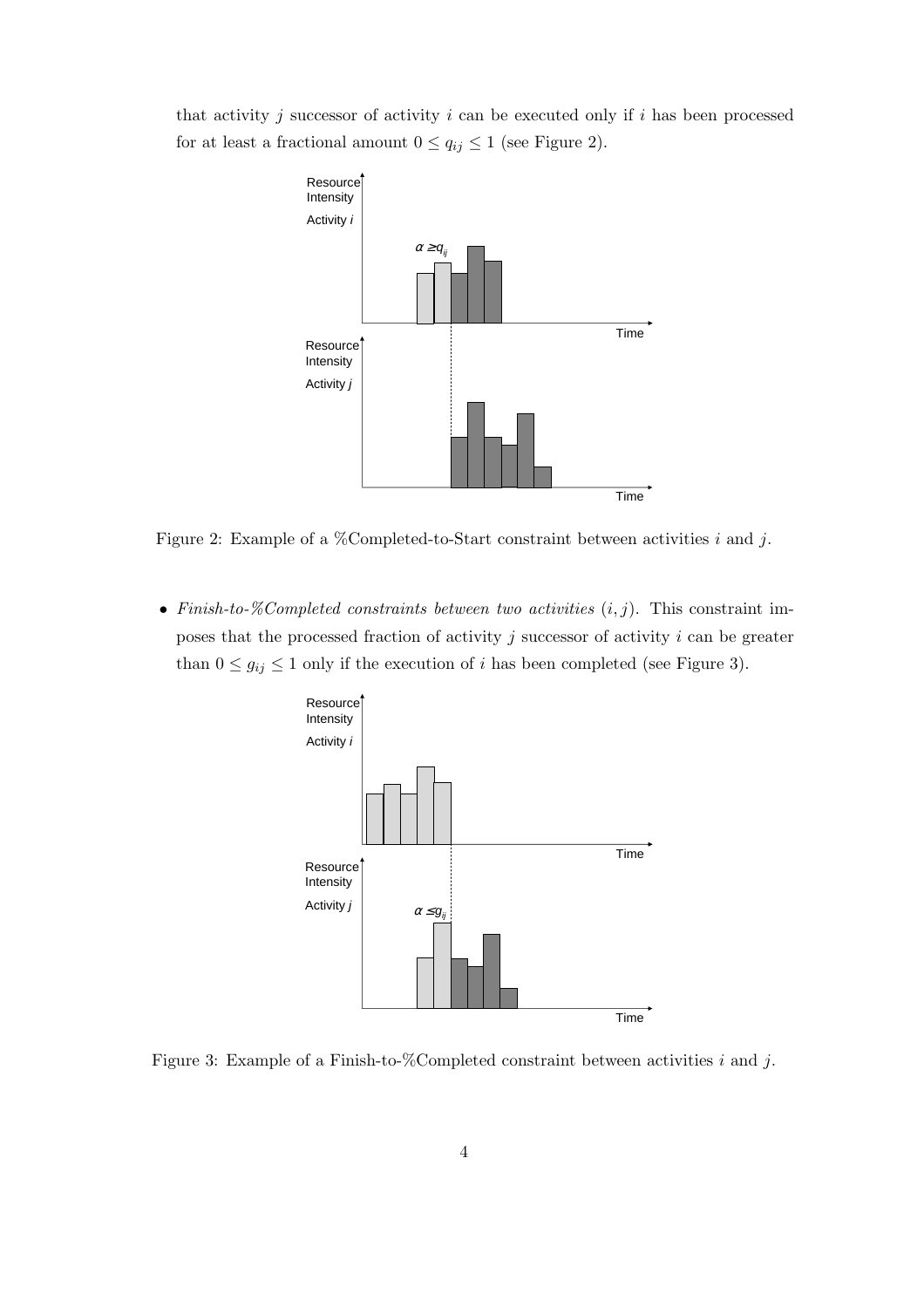• *%Completed-to-Finish constraints between two activities*  $(i, j)$ . This constraint imposes that the execution of activity  $j$  successor of  $i$  can be completed only if the fraction of *i* processed is at least  $0 \le q_{ij} \le 1$  (see Figure 4).



Figure 4: Example of a %Completed-to-Finish constraint between activities i and j.

Another domain of application of feeding precedence constraints could be production scheduling on different time horizons (long-term and short-term planning).

Examples of application of feeding precedence constraints to some manufacturing processes can be found in Alfieri et al. (2008).

In this paper, we study the problem of scheduling activities under feeding precedence constraints, scarce resources and minimum makespan as objective. Due to its NP-hard complexity, this problem is optimally solvable for a very limited number of activities  $(20 \div 25)$  within an acceptable computing time. For projects with a greater number of activities the exact duration cannot be known a-priori and therefore at least an estimate is necessary. To this end, in the following, we propose a lower bound based on a resource constraints Lagrangian relaxation.

Section 2 describes a mathematical formulation of the feeding precedence constraints in terms of mixed integer programming. Section 3 describes the problem with the objective of minimizing the completion time, showing that it is polynomially solvable. In Section 4 we give the formulation of the problem with limited resources and describe the Lagrangian relaxation along with its resolution. Section 5 is devoted to the experimental analysis of the proposed lower bound and a comparison with the optimal solution and other lower bounds obtained by different kinds of relaxation.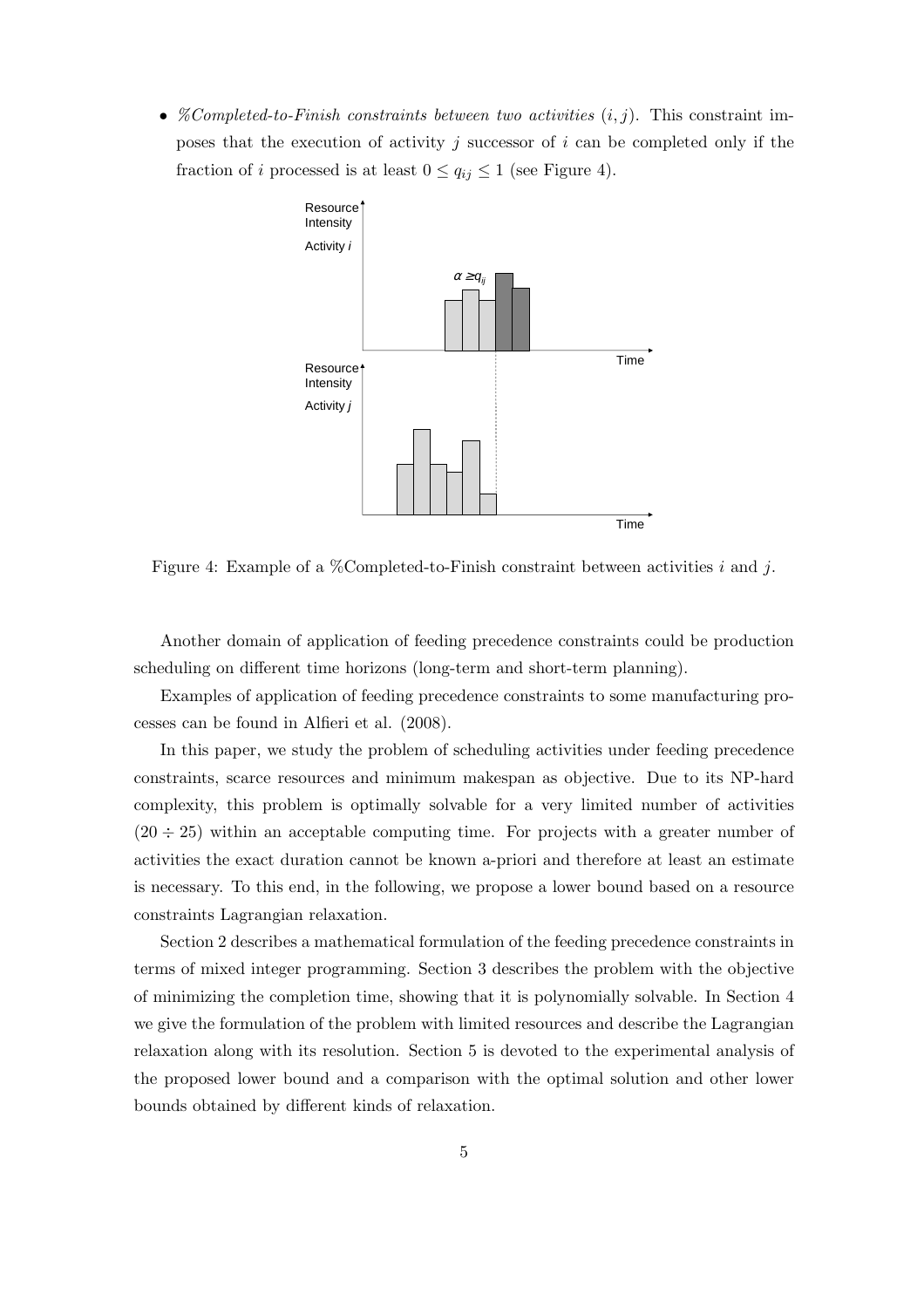# 2 A Mathematical Formulation of Feeding Precedence Constraints

In the following, we will assume that the planning horizon within which all the production processes have to be scheduled is  $[0, T)$ , where T is the project deadline, and it is discretized (without loss of generality) into T unit-width time periods  $[0, 1), [1, 2), \ldots, [T-1, T)$ . Let us define with

- $q_{ij}^1$ , the fraction of activity i that has to be at least completed in order to let activity j start;
- $q_{ij}^2$ , the fraction of activity i that has to be at least completed in order to let activity j finish;
- $g_{ij}^1$ , the fraction of j that can be at most completed before the starting time of activity i;
- $g_{ij}^2$ , the fraction of j that can be at most completed before the finishing time of activity i;
- A is the set of activities to be carried out:
- $A_1$  the set of pairs of activity for which a Start-to-%Completed constraint exists;
- $A_2$  the set of pairs of activity for which a %Completed-to-Start constraint exists;
- $A_3$  the set of pairs of activity for which a Finish-to-%Completed constraint exists;
- $A_4$  the set of pairs of activity for which a %Completed-to-Finish constraint exists.

Furthermore, let us consider the following decision variables

- $x_{it}$ , the percentage of i executed till time period t.
- $s_{it}$ , a binary variable that assumes value 1 if activity i has started in a time period  $\tau \leq t$ , and assumes value 0 otherwise.
- $f_{it}$ , a binary variable that assumes value 1 if activity i has finished in a time period  $\tau \leq t$ , and assumes value 0 otherwise.

The feeding precedence constraints can be modelled as follows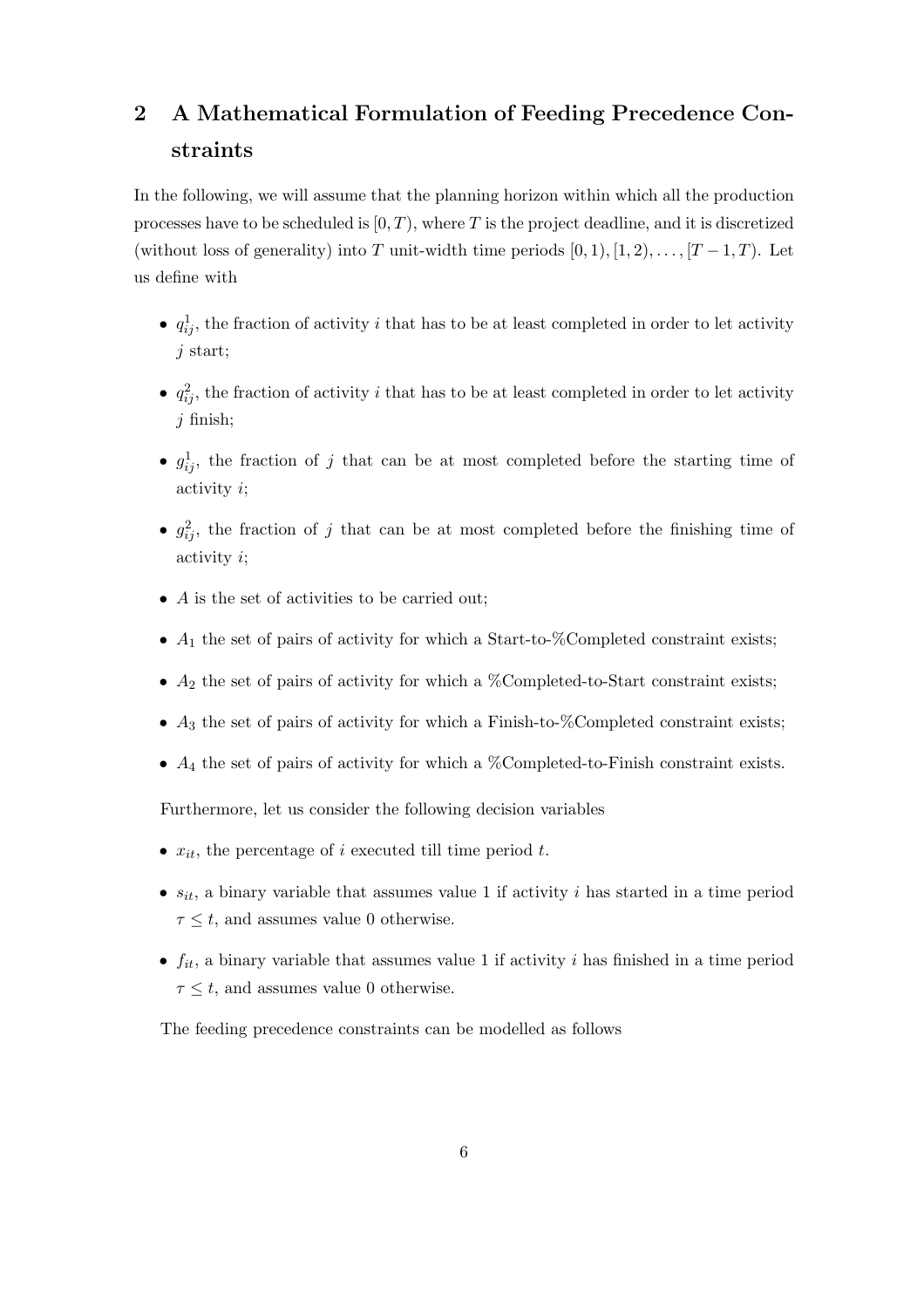| $x_{jt} \leq s_{i,t-1} + g_{ij}^1$       | $\forall (i, j) \in A_1, t = 1, \ldots, T$ | (1)  |
|------------------------------------------|--------------------------------------------|------|
| $s_{jt} \leq x_{i,t-1} + (1 - q_{ij}^1)$ | $\forall (i, j) \in A_2, t = 1, \ldots, T$ | (2)  |
| $x_{jt} \leq f_{i,t-1} + g_{ij}^2$       | $\forall (i, j) \in A_3, t = 1, \ldots, T$ | (3)  |
| $f_{jt} \leq x_{i,t-1} + (1 - q_{ij}^2)$ | $\forall (i, j) \in A_4, t = 1, \ldots, T$ | (4)  |
| $x_{it} \leq x_{i,t+1}$                  | $\forall i \in A, t = 1, \ldots, T-1$      | (5)  |
| $s_{it} \leq s_{i,t+1}$                  | $\forall i \in A, t = 1, \ldots, T-1$      | (6)  |
| $f_{it} \leq f_{i,t+1}$                  | $\forall i \in A, t = 1, \ldots, T-1$      | (7)  |
| $s_{iT}=1$                               | $\forall i \in A$                          | (8)  |
| $f_{iT}=1$                               | $\forall i \in A$                          | (9)  |
| $x_{iT} = 1$                             | $\forall i \in A$                          | (10) |
| $\sqrt{s_{i0}}=0$                        | $\forall i \in A$                          | (11) |
| $f_{i0}=0$                               | $\forall i \in A$                          | (12) |
| $x_{i0}=0$                               | $\forall i \in A$                          | (13) |
| $s_{it} \geq x_{it}$                     | $\forall i \in A, t = 1, \ldots, T$        | (14) |
| $x_{it} \geq f_{it}$                     | $\forall i \in A, t = 1, \ldots, T$        | (15) |
| $s_{it} \in \{0, 1\}$                    | $\forall i \in A, t = 1, \ldots, T$        | (16) |
| $f_{it} \in \{0, 1\}$                    | $\forall i \in A, t = 1, \ldots, T$        | (17) |
| $x_{it} \geq 0$                          | $\forall i \in A, t = 1, \ldots, T$        | (18) |
|                                          |                                            |      |

Constraints (1) model a Start-to-%Complete feeding constraint: if  $s_{i,t-1}$  is equal to zero, i.e., i has not started till time t, then the amount of j that has been processed must be less than or equal to  $g_{ij}^1$ . If  $s_{i,t-1} = 1$ , then the amount of j processed can be greater than  $g_{ij}^1$ .

Constraints (2) model a %Complete-to-Start feeding constraint: if the total amount of activity i processed till  $t-1$  is greater than or equal to  $q_{ij}^1$  then  $s_{jt}$  is less than or equal to a quantity at least equal to one, and, therefore,  $s_{jt}$  can be either zero or one; if, instead,  $x_{i,t-1}$  is less than  $q_{ij}^1$  then  $s_{jt}$  must be necessarily zero, i.e., j must start after t.

Constraints (3) and (4) are the same as constraints (1) and constraints (2), respectively, for the Finish-to-%Complete and the %Complete-to-Finish constraints.

Constraints (5) regulate the total amount processed of an activity  $i \in A$  over time. Constraints (6) imply that if an activity  $i \in A$  is started at time t, then variable  $s_{i\tau} = 1$ for every  $\tau \geq t$ , and, on the contrary, if activity i is not started at time t,  $s_{i\tau} = 0$  for every  $\tau \leq t$ . Constraint (7) is the same as constraint (6) when finishing times are concerned.

Constraints (8) and (9) say that every activity  $i \in A$  must start and a finish within the planning horizon, respectively. Constraints  $(10)$  impose that at time period T the execution percentage  $x_{it}$  of every activity  $i \in A$  must be equal to 1.

Constraints (11), (12) and (13) represent initialization conditions for variable  $s_{it}$ ,  $f_{it}$ ,  $x_{it}$ when  $t = 0$ .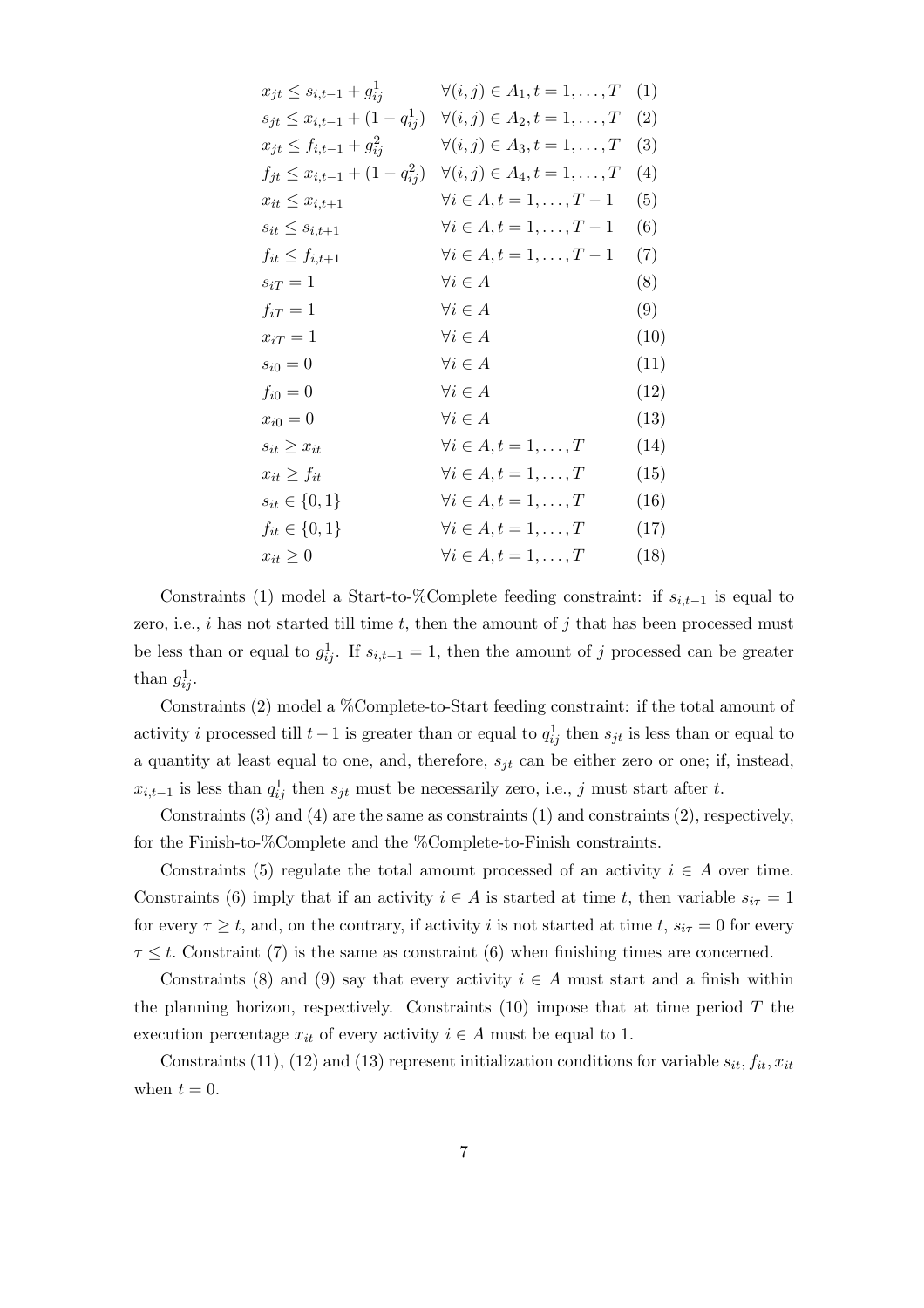Constraints (14) force the amount processed until t for an activity  $i \in A$ , i.e.,  $x_{it}$ , to be zero if  $s_{it} = 0$ .

Constraints (15) force  $f_{it}$  for an activity  $i \in A$  to be zero if  $x_{it} < 1$ .

Constraints (16), (17), and (18) limit the range of variability of the variables.

# 2.1 The problem with completion time objective function and unlimited resources

Let us now examine the problem of scheduling activities under feeding precedence relationships and minimum makespan as objective function.

Since the completion time of an activity  $i \in A$  can be expressed as

$$
f_i = \left(T - \sum_{t=1}^T f_{it} + 1\right),\,
$$

we can write the following mixed integer programming:

$$
\min \left\{ \max_{i \in A} f_i \right\} = \min \left\{ \max_{i \in A} \left( T - \sum_{t=1}^T f_{it} + 1 \right) \right\}
$$
\n
$$
x_{jt} \le s_{i,t-1} + g_{ij}^1 \quad \forall (i,j) \in A_1, t = 1, ..., T \quad (1)
$$
\n
$$
\dots \quad \dots \quad \dots
$$
\n
$$
x_{it} \ge 0 \quad \forall i \in A, t = 1, ..., T \quad (18)
$$

By posing  $F = \max_{i \in A} (T - \sum_{t=1}^T f_{it} + 1)$ , this problem can be rewritten as:

$$
\min F
$$
\n
$$
x_{jt} \le s_{i,t-1} + g_{ij}^1 \qquad \forall (i,j) \in A_1, t = 1, ..., T \quad (1)
$$
\n
$$
\dots
$$
\n
$$
\dots
$$
\n
$$
x_{it} \ge 0 \qquad \forall i \in A, t = 1, ..., T \quad (18)
$$
\n
$$
F \ge (T - \sum_{t=1}^T f_{it} + 1) \qquad \forall i \in A \quad (19)
$$

Proposition 1 Minimizing the completion time of a set of activities under feeding precedence constraints and unlimited resources is polynomially solvable.

Proof: The thesis comes out by observing that

$$
\sum_{t=1}^{T} f_{it} = \max_{t=1,\dots,T} (T-t) f_{it},
$$

that substituted in constraints (19) gives:

$$
F \ge \left(T - \max_{t=1,\dots,T} (T-t)f_{it} + 1\right) \forall i \in A.
$$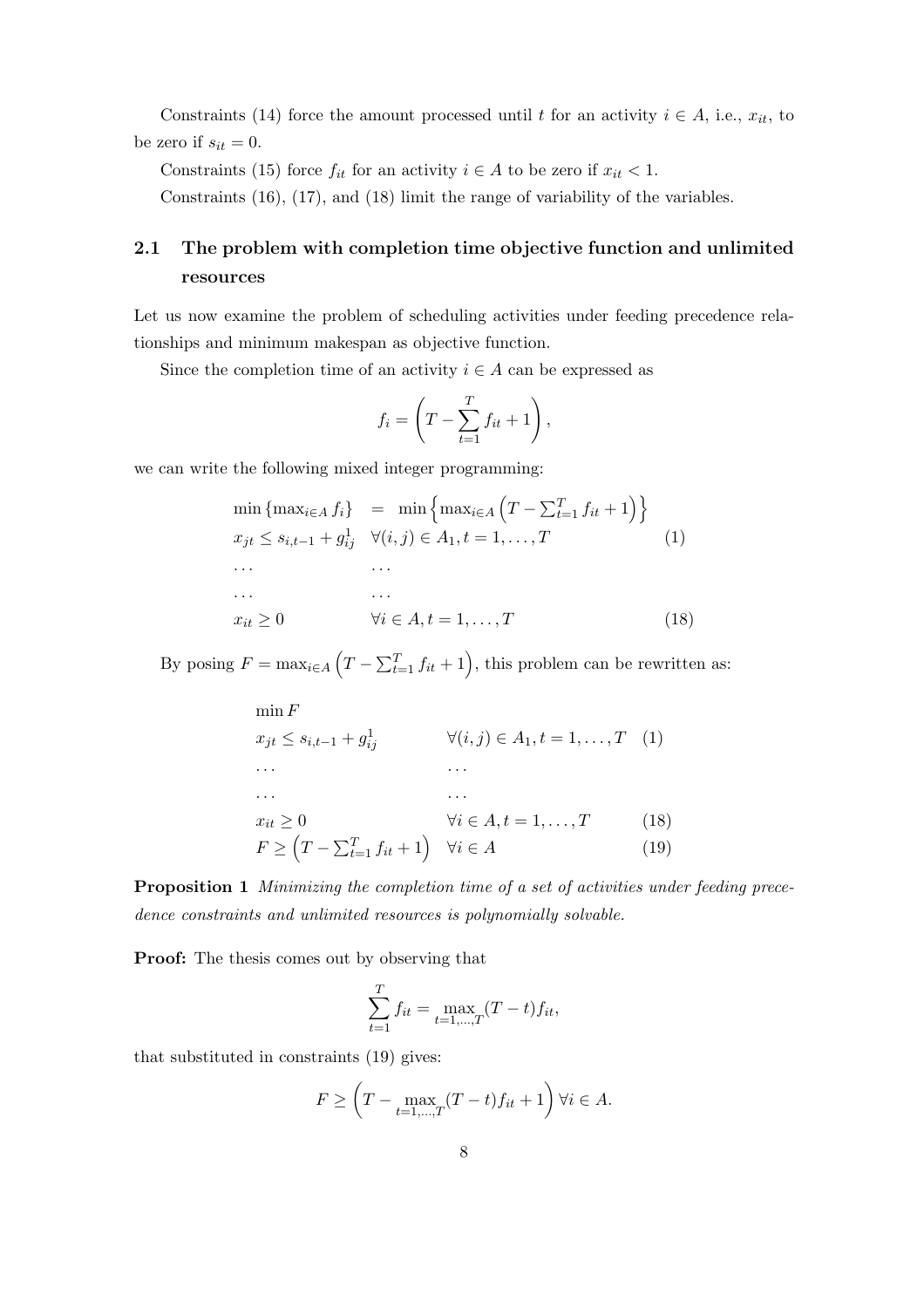Denoting

$$
F_i = \max_{t=1,\dots,T} (T-t)f_{it}
$$

we have formulation can be rewritten as

| min F                  |                                                                                            |            |
|------------------------|--------------------------------------------------------------------------------------------|------------|
|                        | $x_{jt} \leq s_{i,t-1} + g_{ij}^1 \quad \forall (i,j) \in A_1, t = 1, \ldots, T \quad (1)$ |            |
| .                      |                                                                                            |            |
|                        |                                                                                            |            |
| $x_{it} \geq 0$        | $\forall i \in A, t = 1, \ldots, T$                                                        | (18)       |
| $F \ge (T - F_i + 1)$  | $\forall i \in A$                                                                          | (19')      |
| $F_i \geq (T-t)f_{it}$ | $\forall i \in A, t = 1, \ldots, T$                                                        | $(19'')$ . |

In the latter formulation we have at most two variables for each constraint, and therefore it is polynomially solvable (see, e.g., Hochbaum and Naor, 1994).  $\Box$ 

#### 2.2 The Scenario with Scarce Resources: a Lower Bound Calculation

When resources are limited, we have to introduce an additional constraints taking into account the resource availability. In detail, we assume that K renewable resources are available in amounts of  $b_k$  units, with  $k = 1, ..., K$ . Each activity  $i \in A$  has to be carried out by using  $q_{ik}$  units of resource  $k = 1, ..., K$ . The formulation P of the problem with resource constraints is therefore:

$$
\min F
$$
\n
$$
x_{jt} \le s_{i,t-1} + g_{ij}^{1}
$$
\n
$$
\forall (i, j) \in A_{1}, t = 1, ..., T
$$
\n
$$
\dots
$$
\n
$$
\dots
$$
\n
$$
F \ge (T - \sum_{t=1}^{T} f_{it} + 1) \quad \forall i \in A
$$
\n
$$
\sum_{i=1}^{|A|} q_{ik}(x_{it} - x_{i,t-1}) \le b_{k} \quad k = 1, ..., K, t = 1, ..., T
$$
\n(19)

where constraints (20) impose that, in each time slot and for each resource type, the sum of the overall resource requirement does not exceed the total availability.

Proposition 2 Minimizing the completion time of a set of activities under feeding precedence constraints and limited resources is NP-hard.

**Proof:** We know, from the state of the art, that problem  $P'$ , obtained by adding to P the classical (finish-to-start) precedence constraints, is difficult (see, e.g., Kiss, 2006). Assume to write P inserting the set of precedence constraints  $(PC)$ ; we have the following formulation of  $P'$ :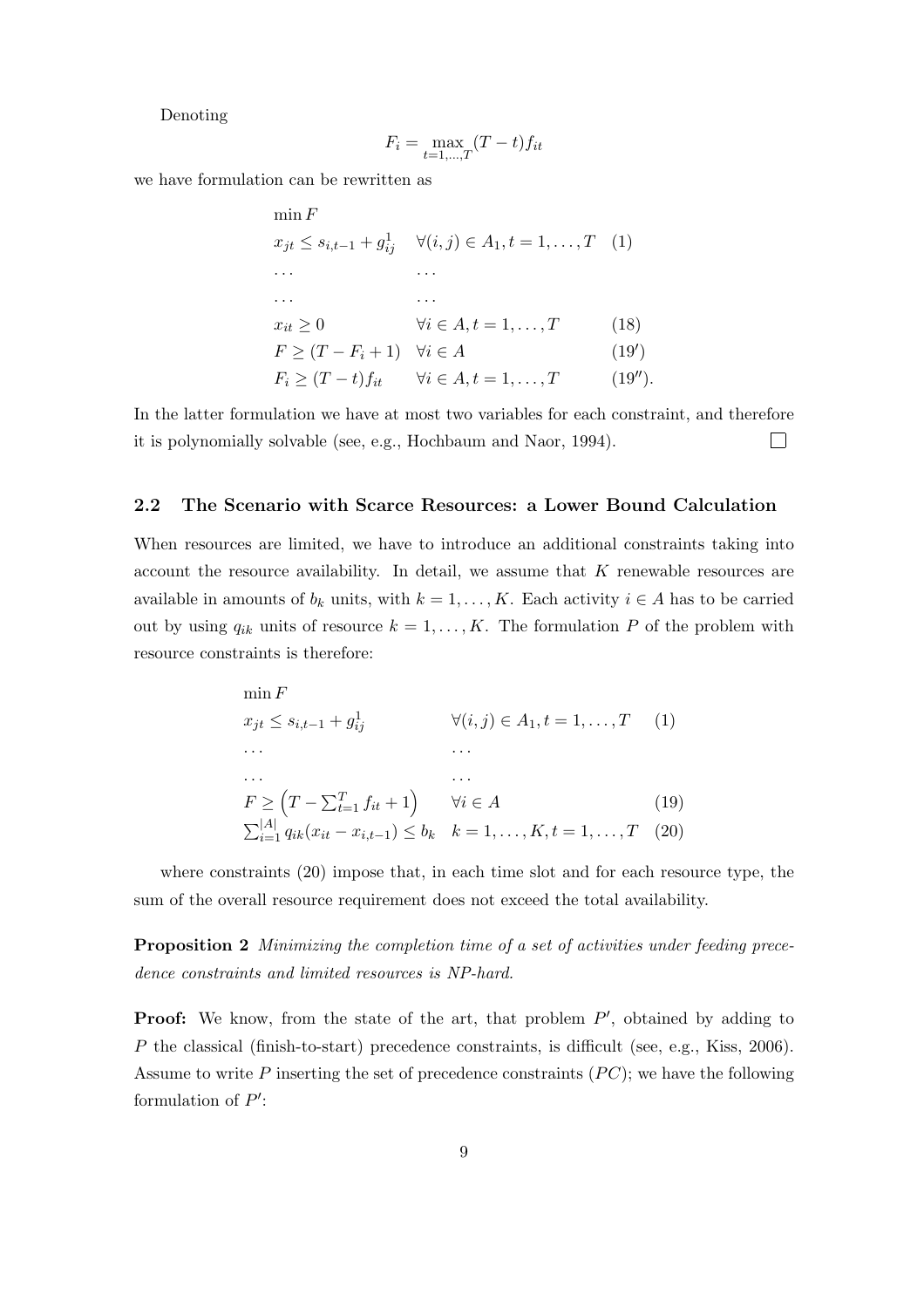$$
\min F
$$
\n
$$
x_{jt} \le s_{i,t-1} + g_{ij}^{1}
$$
\n
$$
\forall (i, j) \in A_{1}, t = 1, ..., T
$$
\n
$$
\dots
$$
\n
$$
\sum_{i=1}^{|A|} q_{ik}(x_{it} - x_{i,t-1}) \le b_{k} \quad k = 1, ..., K, t = 1, ..., T
$$
\n
$$
s_{j,t} \le x_{i,t-1}
$$
\n
$$
\forall (i, j) \in PC, t = 1, ..., T
$$
\n
$$
(20)
$$

Note that precedence constraints (21) are a special case of feeding precedence constraints (2) with  $q_{ij}^1 = 1$ , i.e., the set PC can be interpreted as a subset in  $A_2$  with  $q_{ij}^1 = 1, \forall (i, j) \in$ PC. Therefore, P is as difficult as  $P'$ , i.e., it is NP-hard.  $\Box$ 

Starting from this complexity result, in the following, we pose the goal of calculating a good lower bound to the optimal solution of P. We will tackle this objective by showing the Lagrangian relaxation of constraints (20) in problem P.

The Lagrangian model  $P_{LaR}$  is as follows:

$$
\min\left\{F - \sum_{k=1}^{K} \sum_{t=1}^{T} \lambda_{kt} \left[b_{k} - \sum_{i=1}^{|A|} q_{ik}(x_{it} - x_{i,t-1})\right]\right\}
$$
\n
$$
x_{jt} \le s_{i,t-1} + g_{ij}^{1} \qquad \forall (i,j) \in A_{1}, t = 1, ..., T \qquad (1)
$$
\n
$$
\dots \qquad \dots
$$
\n
$$
F \ge \left(T - \sum_{t=1}^{T} f_{it} + 1\right) \quad \forall i \in A \qquad (19)
$$

where for each value of the  $\lambda_{kt}$  multipliers, the optimal solution of the model  $P_{LaR}$ provides a lower bound to the optimal solution of problem P. The dual Lagrangian model is to find the best  $\lambda_{kt}$  values to maximize the following problem

$$
\max_{\lambda_{kt}} \left\{ \min \left\{ F \ - \ \sum_{k=1}^{K} \quad \sum_{t=1}^{T} \lambda_{kt} \left[ b_k - \sum_{i=1}^{|A|} q_{ik} (x_{it} - x_{i,t-1}) \right] \right\} \right\}
$$
\n
$$
x_{jt} \le s_{i,t-1} + g_{ij}^1 \qquad \forall (i,j) \in A_1, t = 1, ..., T \qquad (1)
$$
\n
$$
\dots \qquad \dots
$$
\n
$$
F \ge \left( T - \sum_{t=1}^{T} f_{it} + 1 \right) \qquad \forall i \in A \qquad (19)
$$

By constraints (15) and (19) we have  $x_{it} \ge f_{it}$  and  $F \ge (T - \sum_{i=1}^{T} f_{it} + 1)$ ; therefore,

$$
F \geq (T - \sum_{1}^{T} x_{it} + 1)
$$

and, hence,

$$
\sum_{1}^{T} x_{it} \ge (T - F + 1) \text{ (a)}.
$$

If we multiply both the left- and right-hand sides of (a) by  $\lambda_{kt}q_{ik}$ , and sum up with respect to  $i, k, t$ , we get the following relation:

$$
\sum_{i=1}^{|A|} \sum_{k=1}^{K} \sum_{t=1}^{T} \lambda_{kt} q_{ik} x_{it} \ge (T - F + 1) \sum_{i=1}^{|A|} \sum_{k=1}^{K} \sum_{t=1}^{T} \lambda_{kt} q_{ik} \quad \text{(b)}.
$$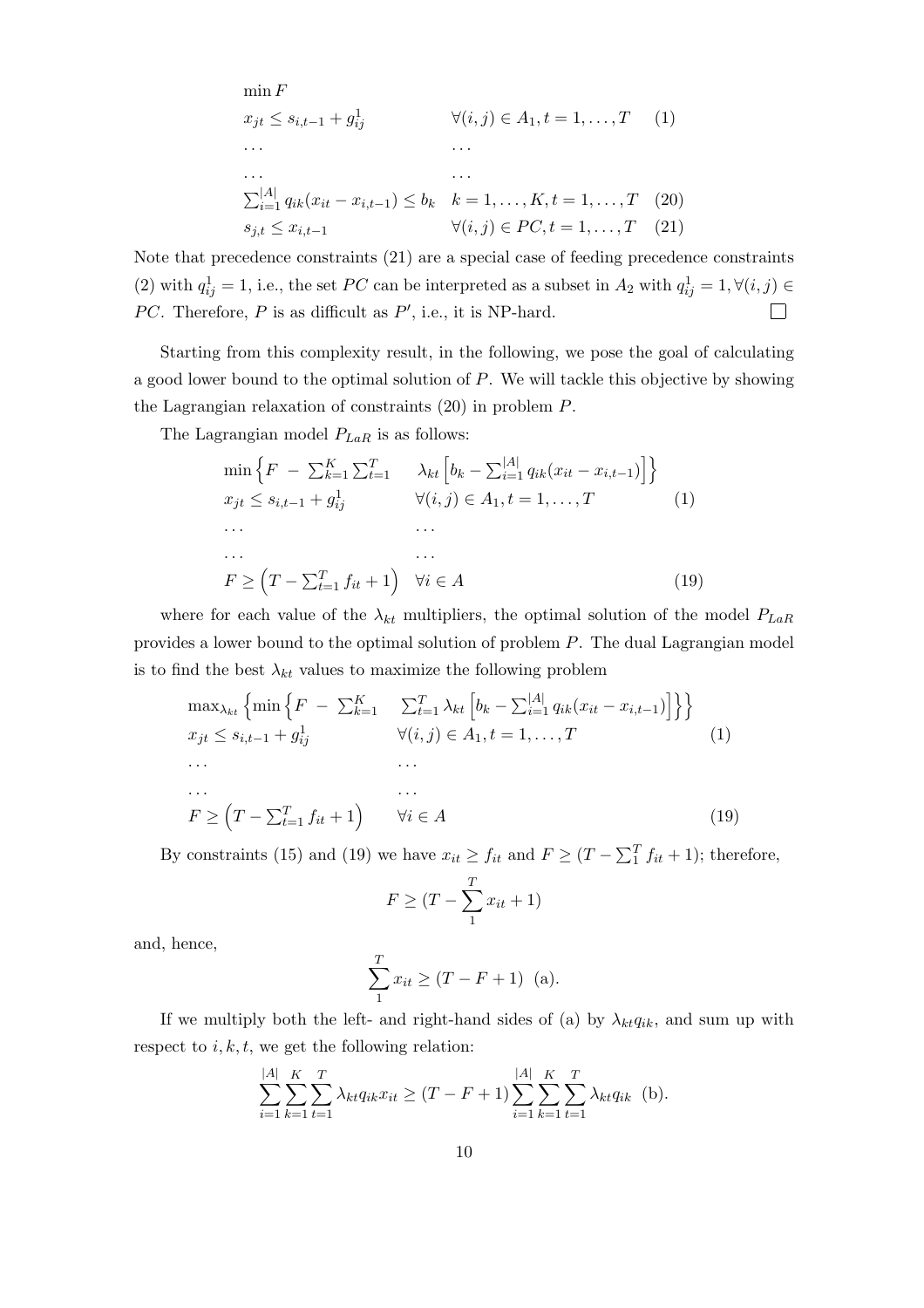Rewriting the objective function accordingly, we have:

$$
\max_{\lambda_{kt}} \left\{ -\sum_{k=1}^{K} \sum_{t=1}^{T} \lambda_{kt} b_k + \min \left[ F + \sum_{i=1}^{|A|} \sum_{k=1}^{K} \sum_{t=1}^{T} \lambda_{kt} q_{ik} x_{it} - \sum_{i=1}^{|A|} \sum_{k=1}^{K} \sum_{t=1}^{T} \lambda_{kt} q_{ik} x_{i,t-1} \right) \right] \right\} \le
$$
  

$$
\leq \max_{\lambda_{kt}} \left\{ -\sum_{k=1}^{K} \sum_{t=1}^{T} \lambda_{kt} b_k + \min \left[ F + (T - F + 1) \sum_{i=1}^{|A|} \sum_{k=1}^{K} \sum_{t=1}^{T} \lambda_{kt} q_{ik} - \sum_{i=1}^{|A|} \sum_{k=1}^{K} \sum_{t=1}^{T} \lambda_{kt} q_{ik} \right) \right\},
$$

where the second expression is obtained by minoring, inside the min term, the triple summation with the positive sign by exploiting (b), and majoring the triple summation with the negative sign, by posing  $x_{i,t-1} = 1$ .

Now we are in position to find an estimate  $\tilde{\lambda}_{kt}$  of the optimal values  $\lambda_{kt}^*$  of the Lagrangian multipliers by solving the following problem:

$$
\max_{\lambda_{kt}} \left\{ -\sum_{k=1}^{K} \sum_{t=1}^{T} \lambda_{kt} b_k + \min \left[ F \left( 1 - \sum_{i=1}^{|A|} \sum_{k=1}^{K} \sum_{t=1}^{T} \lambda_{kt} q_{ik} \right) + \sum_{i=1}^{|A|} \sum_{k=1}^{K} \sum_{t=1}^{T} T \lambda_{kt} q_{ik} \right] \right\}
$$
  
\n
$$
F \ge 0, \quad k = 1, \dots, K, t = 1, \dots, T
$$

In fact, noting that the above problem admits a bounded solution if

$$
\left(1 - \sum_{i=1}^{|A|} \sum_{k=1}^{K} \sum_{t=1}^{T} \lambda_{kt} q_{ik}\right) \ge 0.
$$

the estimate  $\tilde{\lambda}_{kt}$  of the Lagrangian multipliers is obtained by optimally solving the following linear programming:

$$
\max_{\lambda_{kt}} \sum_{k=1}^{K} \sum_{t=1}^{T} \lambda_{kt} \left[ \sum_{i=1}^{|A|} T q_{ik} - b_k \right]
$$
  

$$
\sum_{i=1}^{|A|} \sum_{k=1}^{K} \sum_{t=1}^{T} \lambda_{kt} q_{ik} \le 1
$$
  

$$
\lambda_{kt} \ge 0, \quad k = 1, ..., K, t = 1, ..., T
$$

The lower bound is therefore obtained by optimally solving the following problem:

$$
\min \left\{ F - \sum_{k=1}^{K} \sum_{t=1}^{T} \tilde{\lambda}_{kt} \left[ b_k - \sum_{i=1}^{|A|} q_{ik} (x_{it} - x_{i,t-1}) \right] \right\}
$$
\n
$$
x_{jt} \le s_{i,t-1} + g_{ij}^1 \qquad \forall (i, j) \in A_1, t = 1, ..., T \qquad (1)
$$
\n
$$
\dots \qquad \dots
$$
\n
$$
F \ge (T - \sum_{t=1}^{T} f_{it} + 1) \quad \forall i \in A \qquad (19)
$$

This problem can be shown to be polynomially solvable by using the same arguments as those used in Proposition 1.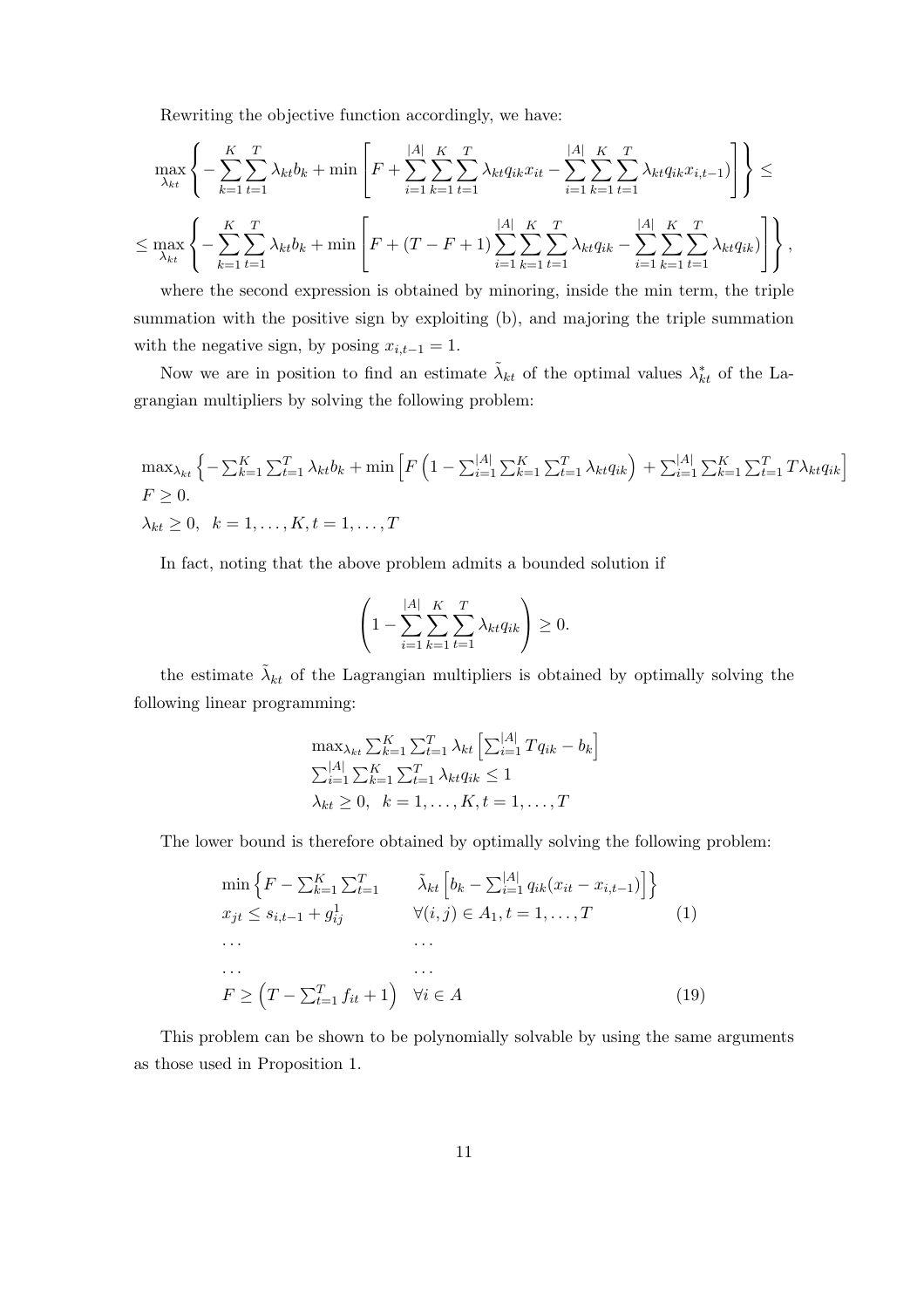## 3 Computational Results

#### 3.1 Implementation details

The experimentation on the lower-bound formulation  $P_{LaR}$  has been carried out by implementing the latter in the C and the AMPL language. The AMPL code have been solved by means of the CPLEX solver, version 8.0.0. The machine used for the experiments is a PC Core Duo with a 1.6 GHz Intel Centrino Processor and 1 GB RAM.

Experiments have been generated with the following features:

- the number of activities  $|A|$  has been chosen equal to 10, 20, 30, 40, 50, 80 and 100;
- a density fd of feeding precedence constraints has been selected equal to  $10\%$ ,  $30\%$ and 50%;
- $\bullet$  the number K of renewable resources has been kept equal to 4;
- an amount  $b_k$  of resource availability per period for each resource  $k = 1, \ldots, K$  has been set equal to 4;
- a request  $q_{ik}$  of resource  $k = 1, ..., K$  for every activity  $i \in A$  has been assigned uniformly at random from 1 to 2, from 1 to 3, and from 1 to 4;
- the values  $g_{ij}^1, g_{ij}^1, g_{ij}^2, g_{ij}^2$  have been assigned uniformly at random in the range  $(0.00, 1.00)$ .

### 3.2 Analysis of the results

| $fd = 10\%, q_{ik} \simeq unif(1,2)$ |              |                         |        |        |        |      |                               |             |      |      |
|--------------------------------------|--------------|-------------------------|--------|--------|--------|------|-------------------------------|-------------|------|------|
| A                                    | IM           | LiR                     | RR     | FR     | LaR    | ΙM   | LiR                           | $_{\rm RR}$ | FR   | LaR  |
|                                      |              | Average objective value |        |        |        |      | Objective function stand. dev |             |      |      |
| 10                                   | 4.400(5/5)   | 2.235                   | 2.900  | 3.400  | 3.742  | 1.06 | 0.60                          | 1.15        | 0.89 | 0.67 |
| 20                                   | 7.400(5/5)   | 3.754                   | 5.000  | 5.100  | 6.792  | 0.70 | 0.82                          | 0.39        | 0.96 | 1.41 |
| 30                                   | 8.200(3/5)   | 4.146                   | 5.600  | 5.860  | 7.289  | 5.11 | 1.02                          | 0.67        | 0.43 | 1.56 |
| 40                                   | 18.400(2/5)  | 6.287                   | 8.800  | 8.780  | 12.894 | 4.80 | 0.68                          | 0.73        | 0.61 | 1.42 |
| 50                                   | 24.600~(0/5) | 8.541                   | 12.000 | 11.900 | 16.782 | 5.09 | 1.10                          | 1.53        | 0.84 | 2.98 |
| 80                                   | 34.800(0/5)  | 11.486                  | 17.400 | 17.200 | 26.328 | 4.20 | 2.42                          | 0.77        | 0.89 | 0.87 |
| 100                                  | 45.000~(0/5) | 15.422                  | 20.800 | 21.000 | 32.556 | 5.18 | 2.55                          | 1.00        | 0.48 | 2.06 |

Table 1: Comparison among objective values achieved by the integer model (IM), its linear relaxation (LiR), the integer model with resource relaxation (RR) and feeding constraints relaxation (FR), and the Lagrangian relaxation (LaR).

Results are shown in Tables 1-6, and are reported as averages over five instances; in particular, in Tables 1, 3 and 5 we reported the objective values of the integer model (IM),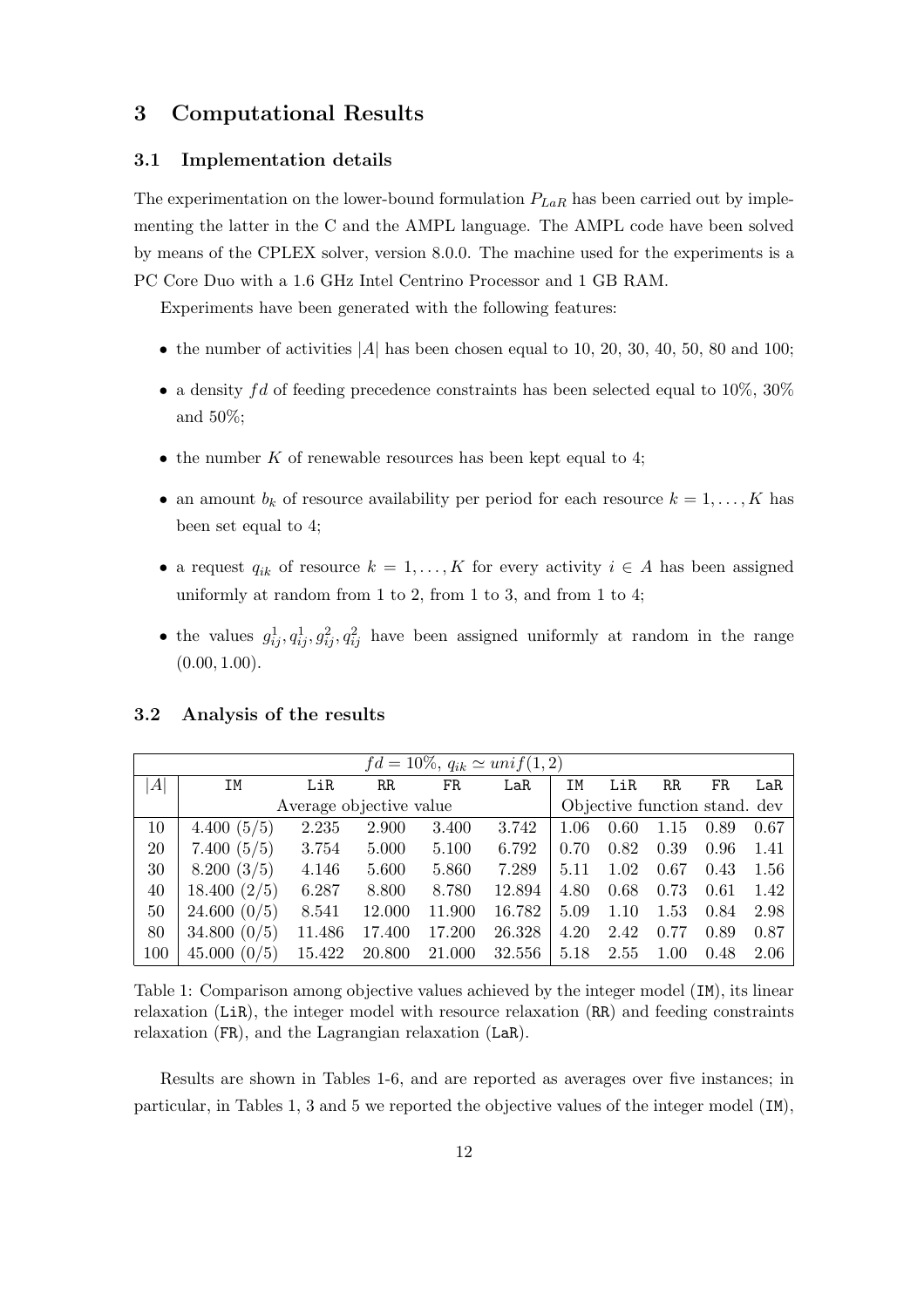| $fd = 10\%, q_{ik} \simeq unif(1,2)$ |          |                         |             |       |       |  |  |  |  |  |  |
|--------------------------------------|----------|-------------------------|-------------|-------|-------|--|--|--|--|--|--|
| A                                    | ΙM       | LiR                     | $_{\rm RR}$ | FR.   | LaR.  |  |  |  |  |  |  |
|                                      |          | Average CPU time (sec.) |             |       |       |  |  |  |  |  |  |
| 10                                   | 0.644    | 0.810                   | 0.146       | 0.000 | 0.028 |  |  |  |  |  |  |
| 20                                   | 62.338   | 7.058                   | 0.177       | 0.000 | 0.031 |  |  |  |  |  |  |
| 30                                   | 1784.319 | 29.514                  | 0.841       | 0.125 | 0.031 |  |  |  |  |  |  |
| 40                                   | 3127.139 | 166.417                 | 1.464       | 0.196 | 1.203 |  |  |  |  |  |  |
| 50                                   | 3600.000 | 459.500                 | 1.731       | 0.860 | 1.786 |  |  |  |  |  |  |
| 80                                   | 3600.000 | 1647.931                | 2.052       | 0.894 | 3.374 |  |  |  |  |  |  |
| 100                                  | 3600.000 | 3242.449                | 2.995       | 0.987 | 4.626 |  |  |  |  |  |  |

Table 2: Comparison among CPU times spent by the integer model (IM), its linear relaxation (LiR), the integer model with resource relaxation (RR) and feeding constraints relaxation (FR), and the Lagrangian relaxation (LaR).

its linear relaxation (LiR), the integer model with resource relaxation (RR) and feeding constraints relaxation (FR), and the Lagrangian relaxation (LaR). In Tables 2, 4 and 6, instead, we reported the CPU times.

Analyzing Table 1, where  $fd = 10\%$  and  $q_{ik}$  follows a uniform probability distribution between 1 and 2, we notice that (see values into parentheses below column IM) only instances with 10 and 20 activities have been all solved to optimality by CPLEX. When  $|A| = 30$  three out of five instances have been optimally solved within 3600 seconds of CPU time, and only two out of five in the case  $|A| = 40$ ; instances with 50, 80 and 100 activities have not been solved at all within the time limit. This means that in the column IM values associated with 30, 40, 50, 80 and 100 activities are upper bounds on the minimum makespan.

Examining the values reported in column LiR it appears how for  $|A| = 10, 20$ , i.e., when all the instances are solved at the optimum, the lower bound obtained by the linear relaxation of IM is about 50% far from the optimum, highlighting how linear relaxation is a non-effective lower bounding strategy for this kind of problem. As soon as  $|A|$  increases, as it can be expected, LiR tends to behave poorly, being the gap  $\frac{IM-LiR}{IM} \simeq 66\%$  for  $|A| \geq 40$ .

Taking into account RR, i.e., the lower bound obtained by relaxing the resource constraints, the gap to IM values reduces. In particular, RR is able to improve on LiR values from a minimum of 30% (see  $|A| = 10$ ) to a maximum of 52% (see  $|A| = 80$ ), and the gap  $\frac{IM-RR}{IM}$  ranges from 32% to 54%. Note that once the resource constraints have been relaxed the resulting problem is polynomially solvable as proved in Proposition 1. Its solution can be obtained, e.g., by applying the algorithm reported in Hochbaum and Naor (1994) or by using a commercial software as CPLEX, as we done. The result is that computational times are very limited, as reported in Table 2.

A similar behaviour can be observed taking into account the lower bound FR obtained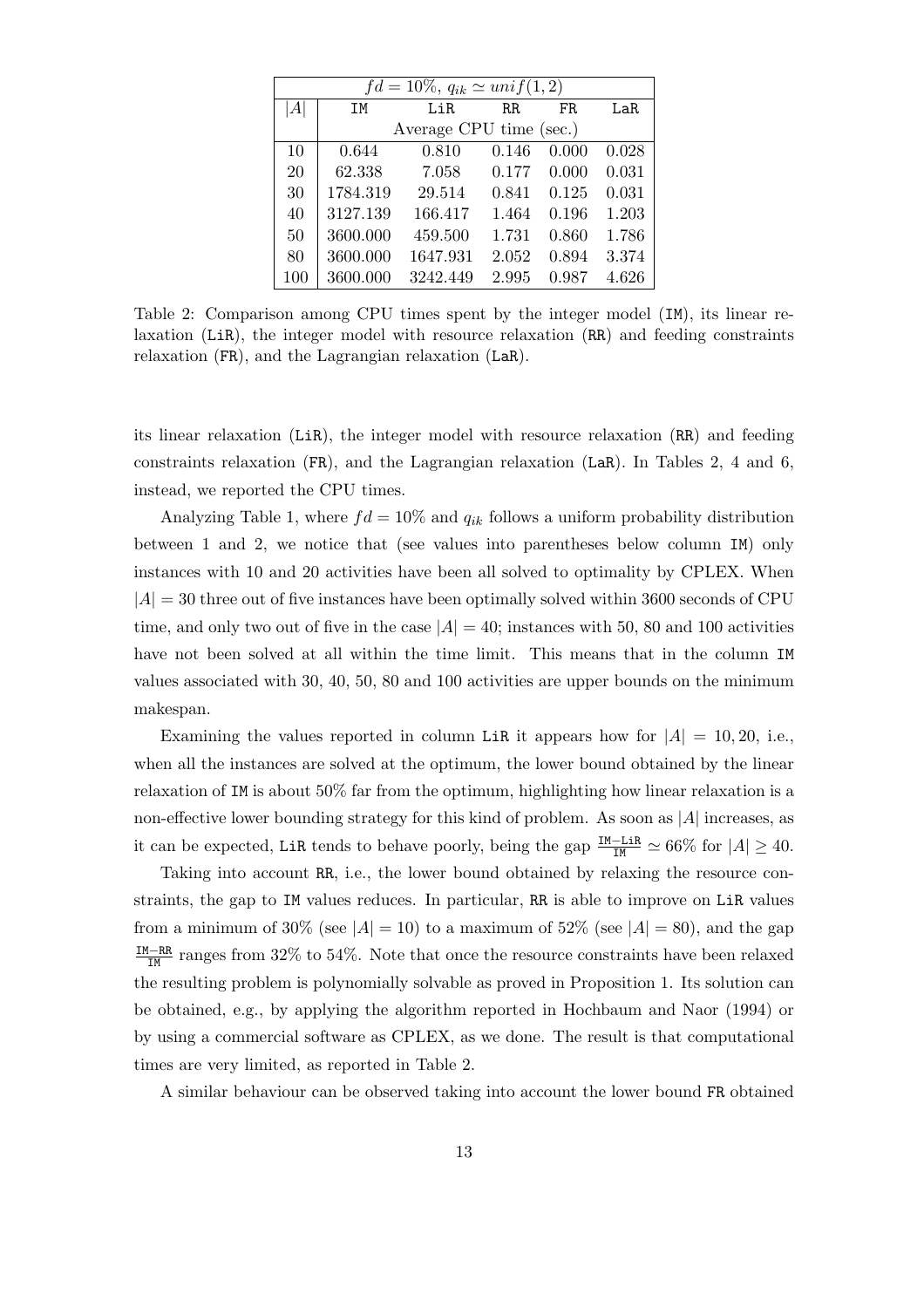by relaxing the feeding constraints and thus taking into account resource constraints only. FR can be computed in a closed form by the following simple formula

$$
\max_{k=1,\ldots,K} \sum_{i \in A} \frac{q_{ik}}{b_k}.
$$

Due to the latter consideration, computing times are negligible, even with respect to RR.

Analyzing LaR behaviour, we note how it is always able to outperform the competing lower bounds used in this comparison. In particular, the percentage gap  $\frac{\text{LaR}-\text{BestLb}}{\text{BestLb}}$ , where BestLb is the best results taken among LiR, RR and FR, ranges from  $10\%$ , when  $|A| = 10$ , to 55% when  $|A| = 100$ . Moreover, the gap  $\frac{IM-LaR}{IM}$  is 15% and 8% when  $|A| = 10$  and  $|A| = 20$ , respectively, and ranges from 11% to 27% when  $|A| \geq 30$ .

Finally, we observe that computing times of LaR as negligible and comparable to those of RR.

| $fd = 30\%, q_{ik} \simeq unif(1,3)$ |              |        |                         |        |        |      |                               |             |      |      |
|--------------------------------------|--------------|--------|-------------------------|--------|--------|------|-------------------------------|-------------|------|------|
| A                                    | ΙM           | LiR    | RR                      | FR     | LaR    | ΙM   | LiR                           | $_{\rm RR}$ | FR   | LaR  |
|                                      |              |        | Average objective value |        |        |      | Objective function stand. dev |             |      |      |
| 10                                   | 5.200(5/5)   | 2.897  | 3.600                   | 4.640  | 4.984  | 0.40 | 0.09                          | 0.40        | 0.24 | 0.49 |
| 20                                   | 9.000(5/5)   | 4.977  | 6.600                   | 6.800  | 8.486  | 0.63 | 0.25                          | 0.32        | 0.25 | 0.80 |
| 30                                   | 15.200(2/5)  | 7.098  | 7.400                   | 7.800  | 9.323  | 4.27 | 0.18                          | 0.22        | 0.28 | 0.80 |
| 40                                   | 24.400(1/5)  | 8.958  | 11.800                  | 11.740 | 16.760 | 4.68 | 0.35                          | 1.53        | 1.10 | 2.04 |
| 50                                   | 36.800(0/5)  | 11.225 | 16.000                  | 15.900 | 21.160 | 4.83 | 0.27                          | 1.75        | 1.41 | 3.03 |
| 80                                   | 51.600~(0/5) | 16.289 | 22.800                  | 22.700 | 33.400 | 5.08 | 3.16                          | 0.92        | 0.89 | 1.17 |
| 100                                  | 69.200(0/5)  | 20.485 | 27.800                  | 28.000 | 43.040 | 5.91 | 3.28                          | 1.36        | 1.23 | 2.98 |

Table 3: Comparison among objective values achieved by the integer model (IM), its linear relaxation (LiR), the integer model with resource relaxation (RR) and feeding constraints relaxation (FR), and the Lagrangian relaxation (LaR).

| $fd = 30\%, q_{ik} \simeq unif(1,3)$ |                         |          |       |        |       |  |  |  |  |  |
|--------------------------------------|-------------------------|----------|-------|--------|-------|--|--|--|--|--|
| A                                    | ΙM                      | LiR      | RR.   | FR.    | LaR.  |  |  |  |  |  |
|                                      | Average CPU time (sec.) |          |       |        |       |  |  |  |  |  |
| 10                                   | 0.650                   | 0.872    | 0.150 | 0.000  | 0.031 |  |  |  |  |  |
| 20                                   | 67.606                  | 7.656    | 0.182 | 0.000  | 0.031 |  |  |  |  |  |
| 30                                   | 1826.545                | 30.950   | 0.869 | 0.135  | 0.034 |  |  |  |  |  |
| 40                                   | 3214.540                | 177.806  | 1.532 | 0.202  | 1.316 |  |  |  |  |  |
| 50                                   | 3600.000                | 466.022  | 1.891 | 0.872  | 1.891 |  |  |  |  |  |
| 80                                   | 3600.000                | 1812.452 | 2.086 | 0.9442 | 3.438 |  |  |  |  |  |
| 100                                  | 3600.000                | 3591.460 | 3.124 | 1.038  | 4.637 |  |  |  |  |  |

Table 4: Comparison among CPU times spent by the integer model (IM), its linear relaxation (LiR), the integer model with resource relaxation (RR) and feeding constraints relaxation (FR), and the Lagrangian relaxation (LaR).

Analyzing Table 3, we notice that, as soon as the degree of freedom of activities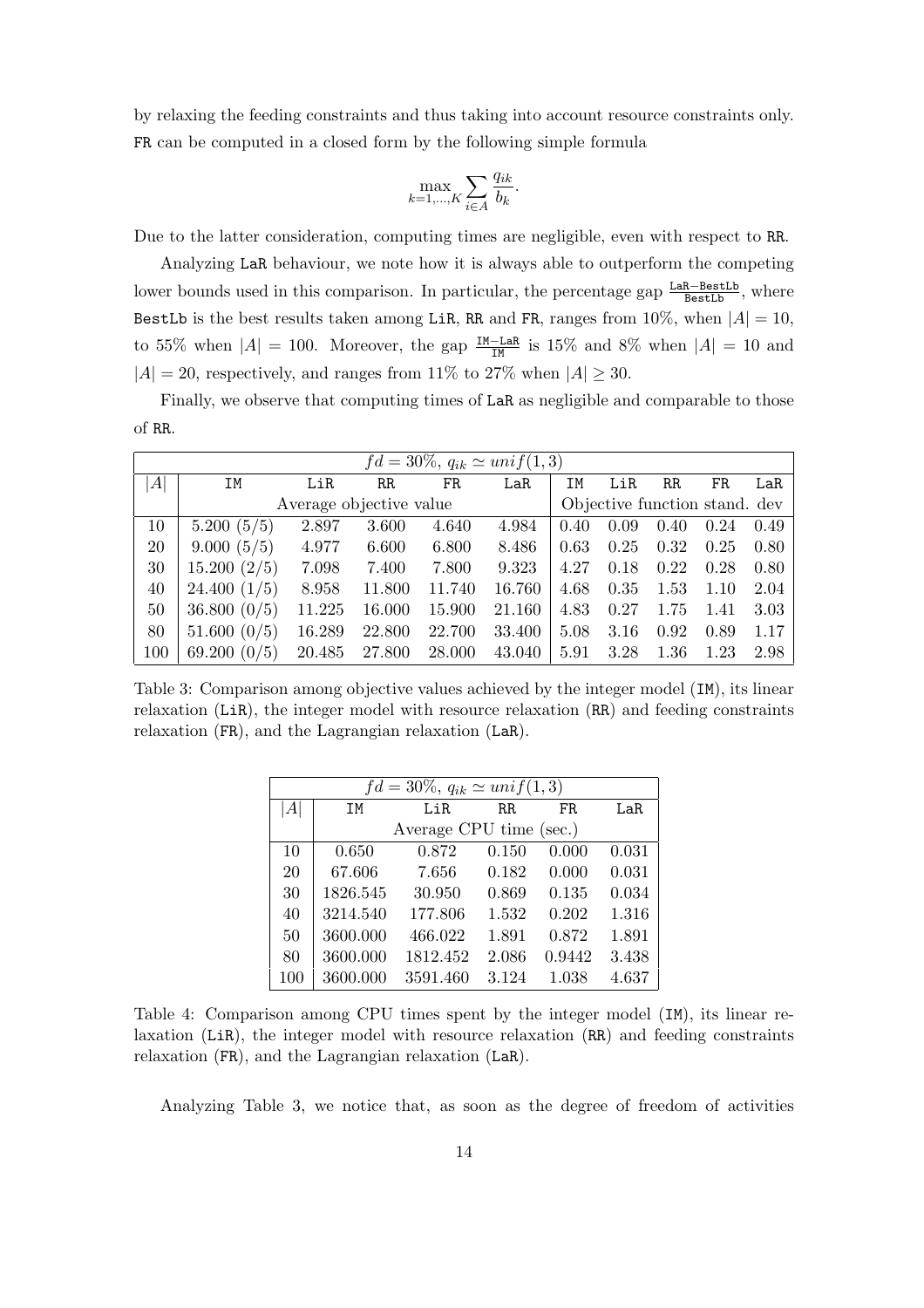decreases (here  $fd = 30\%$  and  $q_{ik}$  follows a uniform probability distribution between 1 and 3), the number of instances solved at the optimum by CPLEX for  $|A| = 30$  and  $|A| = 40$  reduces, i.e., two out of five instances have been optimally solved within 3600 seconds of CPU time, and only one out of five in the case  $|A| = 40$ ; instances with 50, 80 and 100 activities clearly remain optimally unsolved within the time limit, and one can expect that the upper bound quality is lowered by the increased difficulty of the instances.

Values reported in column LiR follow a trend similar to that observed for Table 1. These values are about 50% of the optimum when  $|A| = 10$  and  $|A| = 20$ , and range from 53\% to 72\% when  $|A| > 30$ .

RR and FR have a similar behavior, as observed in Table 1. In particular, the gap  $\frac{IM-RR}{IM}$ ranges from 27% to 60%, and the gap  $\frac{IM-FR}{IM}$  ranges from 10% to 60%. Computing times of RR and FR remain very limited.

The Lagrangian relaxation LaR, in this more constrained scenario, is always able to outperform the competing lower bounds. In particular, the percentage gap  $\frac{LaR-BestLb}{BestLb}$  is 7%, when  $|A| = 10$ , and is 54% when  $|A| = 100$ . Moreover, the gap  $\frac{IM-LaR}{IM}$  is 4% and 6% when  $|A| = 10$  and 20, respectively, and is about 36% when  $|A| \geq 30$ . Computing times of LaR remain negligible.

| $fd = 50\%, q_{ik} \simeq unif(1,4)$ |                |                         |        |        |        |      |      |                               |      |      |
|--------------------------------------|----------------|-------------------------|--------|--------|--------|------|------|-------------------------------|------|------|
| A                                    | ΙM             | LiR                     | RR     | FR.    | LaR    | ΙM   | LiR  | RR                            | FR   | LaR  |
|                                      |                | Average objective value |        |        |        |      |      | Objective function stand. dev |      |      |
| 10                                   | 7.400 $(5/5)$  | 3.442                   | 4.800  | 5.800  | 6.276  | 0.44 | 0.16 | 0.73                          | 0.32 | 0.74 |
| 20                                   | 10.800(5/5)    | 5.235                   | 8.400  | 8.500  | 10.049 | 0.74 | 0.46 | 0.44                          | 0.32 | 1.05 |
| 30                                   | 19.200(1/5)    | 6.612                   | 9.200  | 9.760  | 12.298 | 5.74 | 0.33 | 0.28                          | 0.48 | 1.21 |
| 40                                   | 30.800~(0/5)   | 10.821                  | 15.200 | 14.680 | 19.562 | 5.71 | 0.36 | 1.95                          | 1.73 | 2.32 |
| 50                                   | 41.800 $(0/5)$ | 14.012                  | 20.000 | 19.890 | 26.942 | 6.71 | 0.52 | 3.48                          | 2.18 | 3.62 |
| 80                                   | 60.800(0/5)    | 19.189                  | 29.000 | 28.380 | 33.692 | 6.58 | 4.89 | 0.92                          | 1.60 | 2.01 |
| 100                                  | 89.800(0/5)    | 25.255                  | 34.200 | 35.000 | 54.556 | 6.68 | 4.47 | 2.60                          | 1.54 | 3.01 |

Table 5: Comparison among objective values achieved by the integer model (IM), its linear relaxation (LiR), the integer model with resource relaxation (RR) and feeding constraints relaxation (FR), and the Lagrangian relaxation (LaR).

Finally, we examine Table 5, where  $fd = 50\%$  and  $q_{ik}$  follows a uniform probability distribution between 1 and 4. The trend is that now we are not able to solve any instances with 40 activities and only one out of five instances is solvable with 30 activities within the time limit.

The columns LiR, RR and FR show similar behavior patterns with respect to the previous two scenarios, being the linear relaxation the poorest among the three approaches, and RR and FR comparable, with a gap  $\frac{IM-RR}{IM}$  ranging from 35% to 62%, and a gap  $\frac{IM-FR}{IM}$  ranging from 22% to 61%. Running times of RR and FR are modest as one can expect.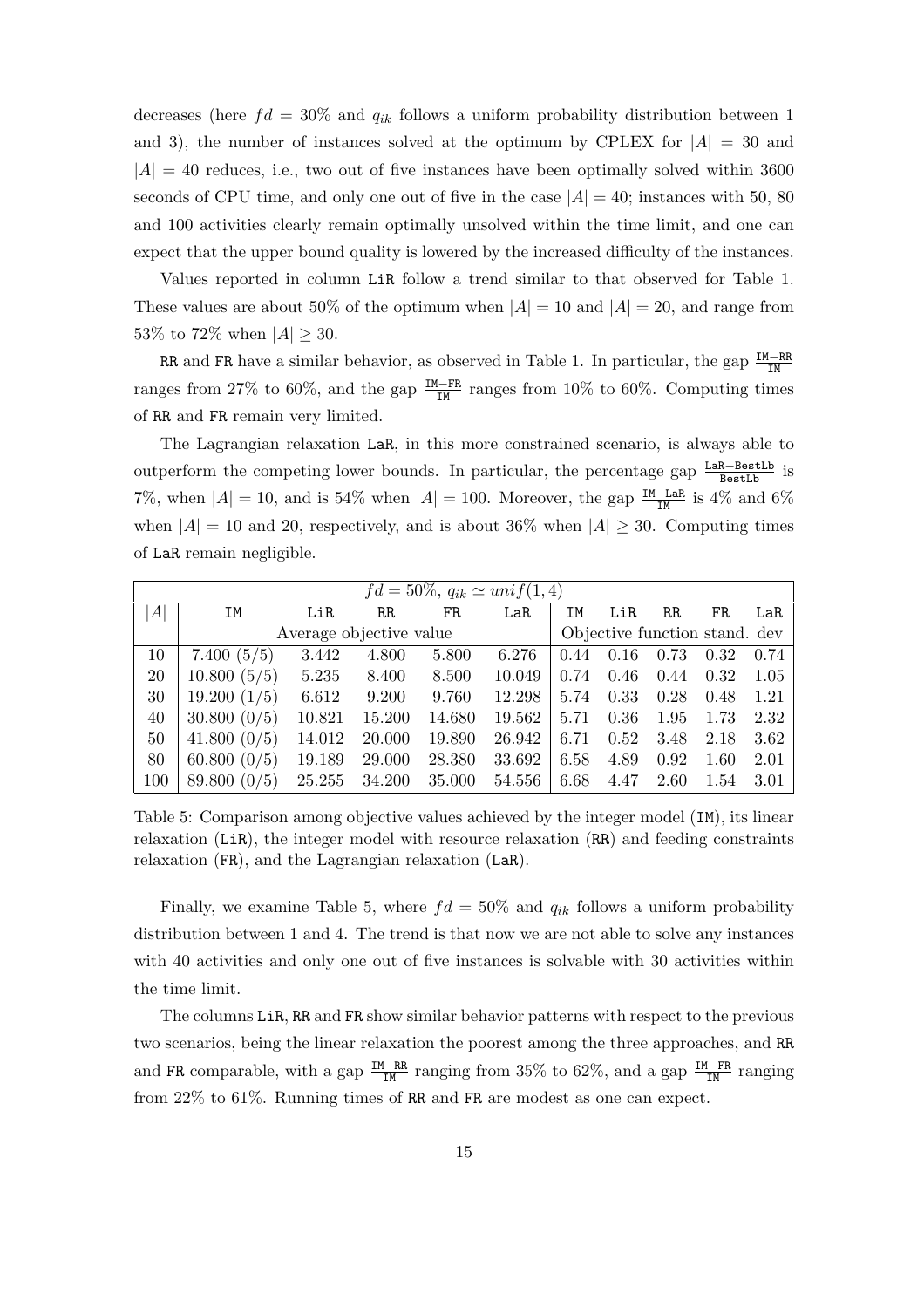| $fd = 50\%, q_{ik} \simeq unif(1,4)$ |          |                         |             |       |       |  |  |  |  |  |
|--------------------------------------|----------|-------------------------|-------------|-------|-------|--|--|--|--|--|
| A                                    | ΙM       | LiR                     | $_{\rm RR}$ | FR.   | LaR.  |  |  |  |  |  |
|                                      |          | Average CPU time (sec.) |             |       |       |  |  |  |  |  |
| 10                                   | 0.675    | 0.958                   | 0.150       | 0.000 | 0.032 |  |  |  |  |  |
| 20                                   | 69.331   | 8.120                   | 0.197       | 0.000 | 0.031 |  |  |  |  |  |
| 30                                   | 1924.402 | 31.106                  | 0.892       | 0.145 | 0.034 |  |  |  |  |  |
| 40                                   | 3600.000 | 181.435                 | 1.573       | 0.208 | 1.389 |  |  |  |  |  |
| 50                                   | 3600.000 | 498.157                 | 1.937       | 0.899 | 2.013 |  |  |  |  |  |
| 80                                   | 3600.000 | 1871.226                | 2.291       | 1.018 | 3.761 |  |  |  |  |  |
| 100                                  | 3600.000 | 3598.157                | 3.325       | 1.060 | 4.911 |  |  |  |  |  |

Table 6: Comparison among CPU times spent by the integer model (IM), its linear relaxation (LiR), the integer model with resource relaxation (RR) and feeding constraints relaxation (FR), and the Lagrangian relaxation (LaR).

LaR offers again the best lower bound values with a percentage gap  $\frac{\text{LaR}-\text{BestLb}}{\text{BestLb}}$  ranging from 8% to 56%. The percentage gap  $\frac{IM-LaR}{IM}$  is equal to 16%, when  $|A| = 10$ , and 7% when  $|A| = 20$ . Moreover, the gap  $\frac{IM-LaR}{IM}$  ranges from 36% to 39% when  $|A| \geq 30$ . Running times of LaR range from 0.74 seconds to 3.62 seconds.

For the sake of completeness, in Figure 5 we report the gap  $\frac{IM-LaR}{IM}$  over increasing density of feeding constraints, for the case in which  $q_{ik}$  follows a uniform probability distribution between 1 and 3. This has been conducted for four values of  $|A|$ , i.e., 10, 15, 20 and 25. These values have been selected as those for which, given a larger CPU time limit equal to 2 hours, CPLEX was able to optimally solve at least three out of five instances, and values are reported as averages computed only on these optimal values. Reading over the chart, it appears that the trend of the gap, even though it remains quite limited, is increasing with the feeding constraints density. This is what one could expect, since, when the effect of the resources is overwhelmed by the effect of the feeding constraints, the resources penalization term of LaR tends to be less effective.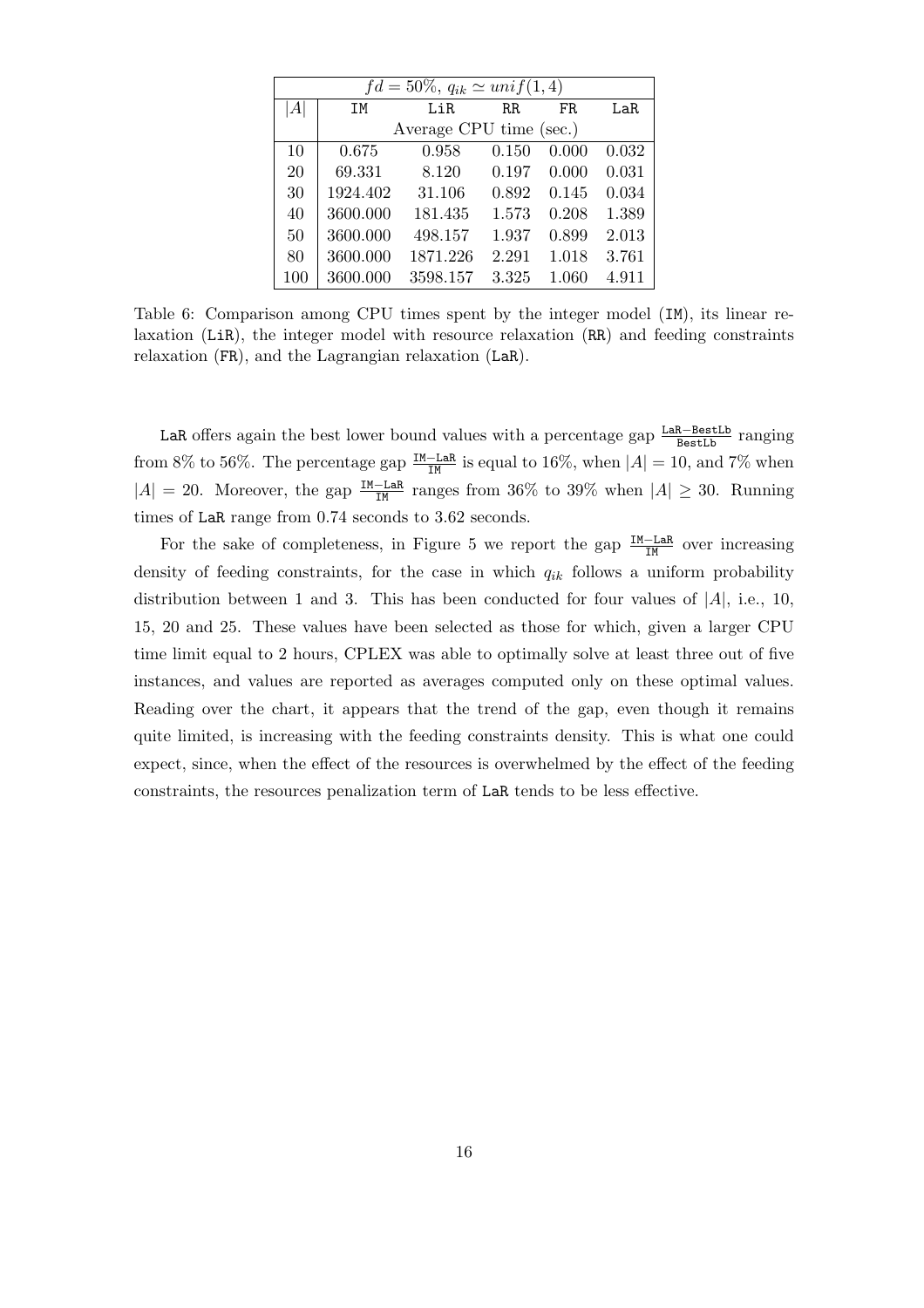

Figure 5: Percentage gap between the optimum values of IM and LaR over increasing density of feeding constraints  $(q_{ik} \simeq unif(1,3)).$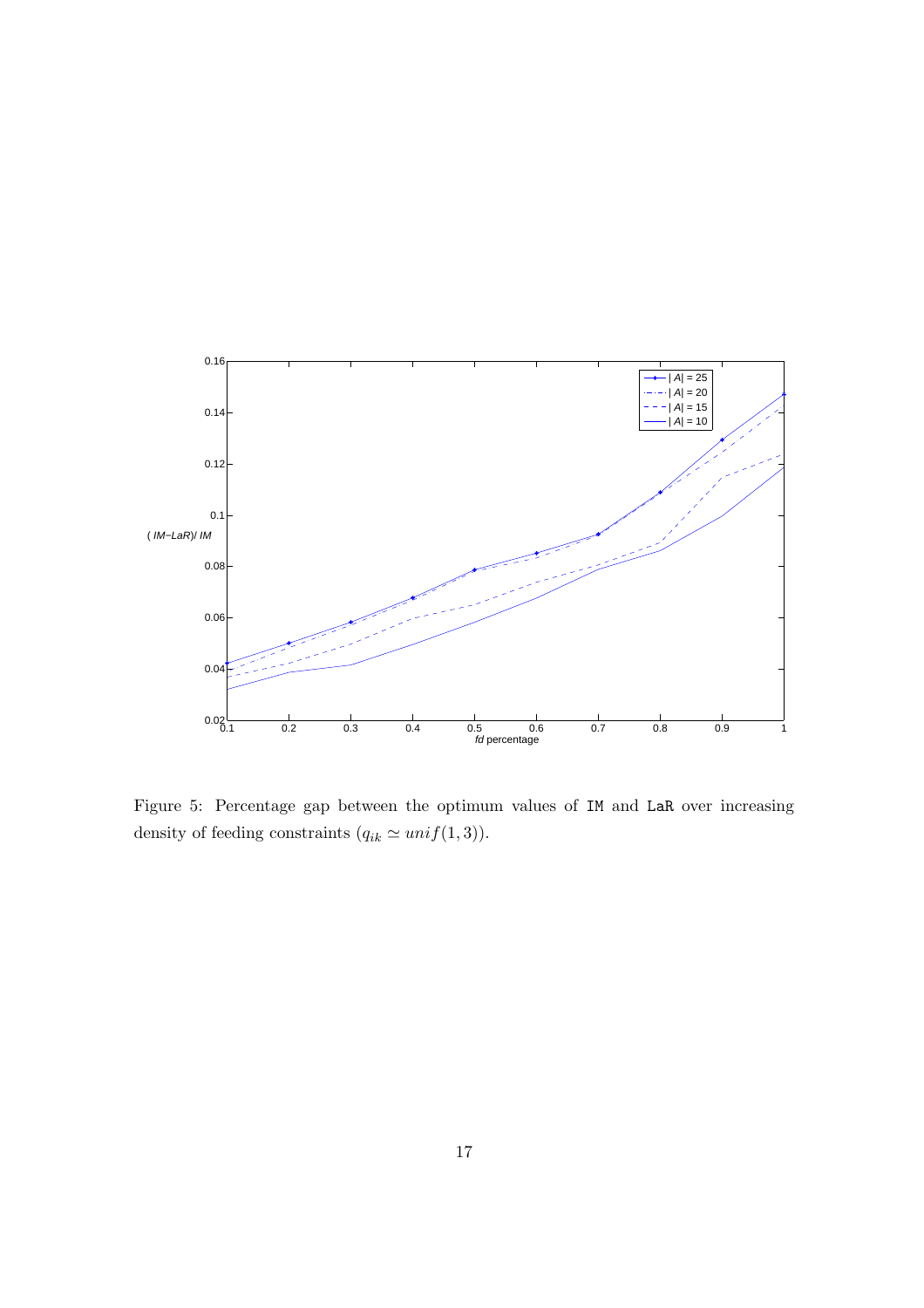# 4 Conclusions

We studied the problem of scheduling a set of activities under feeding precedence constraints, scarce resources and minimum makespan objective function. The problem is NP-hard and a lower bound based on a Lagrangian relaxation of the resource constraints has been proposed. Calculating a high quality lower bound value in a hard combinatorial problem with minimum objective functions is an important issue, and its importance is more appreciable when the problem under study models a real application. This is the case of project management where the importance of a good lower bound on the minimum makespan has an important practical interest. Indeed, even if a lower bound procedure does not return a feasible schedule, it allows the decision maker to verify if a given deadline suggested by the project commitment may be realistic or should be discarded a-priori because it results lower than the lower bound calculated. Therefore, it comes out that a poor lower bounding procedure may lead to the acceptance of a deadline that, even if greater than such lower bound, is lower than the shortest possible schedule length, i.e., the minimum makespan. We experimented with randomly generated instances of sizes of up to 100 activities, comparing the quality of the Lagrangian relaxation lower bound to that produced by linear relaxation, resource relaxation and feeding constraints relaxation. Tests have been carried out for different densities of feeding and resource constraints, and in all these scenarios we noticed a better performance of the proposed lower bound with respect to the competing ones. Future work will be devoted to develop an exact algorithm.

# References

- [1] Alfieri, A., T. Tolio, M. Urgo. 2007. Project Scheduling with Feeding Precedence Relations: an Application to Production Planning. In Proceedings of 9th Biennial ASME Conference on Engineering Systems Design and Analysis ESDA 2008 July 7-9, 2008, Haifa, Israel.
- [2] Bartusch, M., R.H. Mohring, F.J. Radermacher. 1988. Scheduling Project Networks with Resource Constraints and Time Windows, Annals of Operations Research 16, 201-240.
- [3] Bianco, L., M. Caramia. 2007. A New Formulation of the Resource-Unconstrained Project Scheduling Problem with Generalized Precedence Relations to Minimize the Completion Time. Technical Report DII - University of Rome "Tor Vergata", submitted.